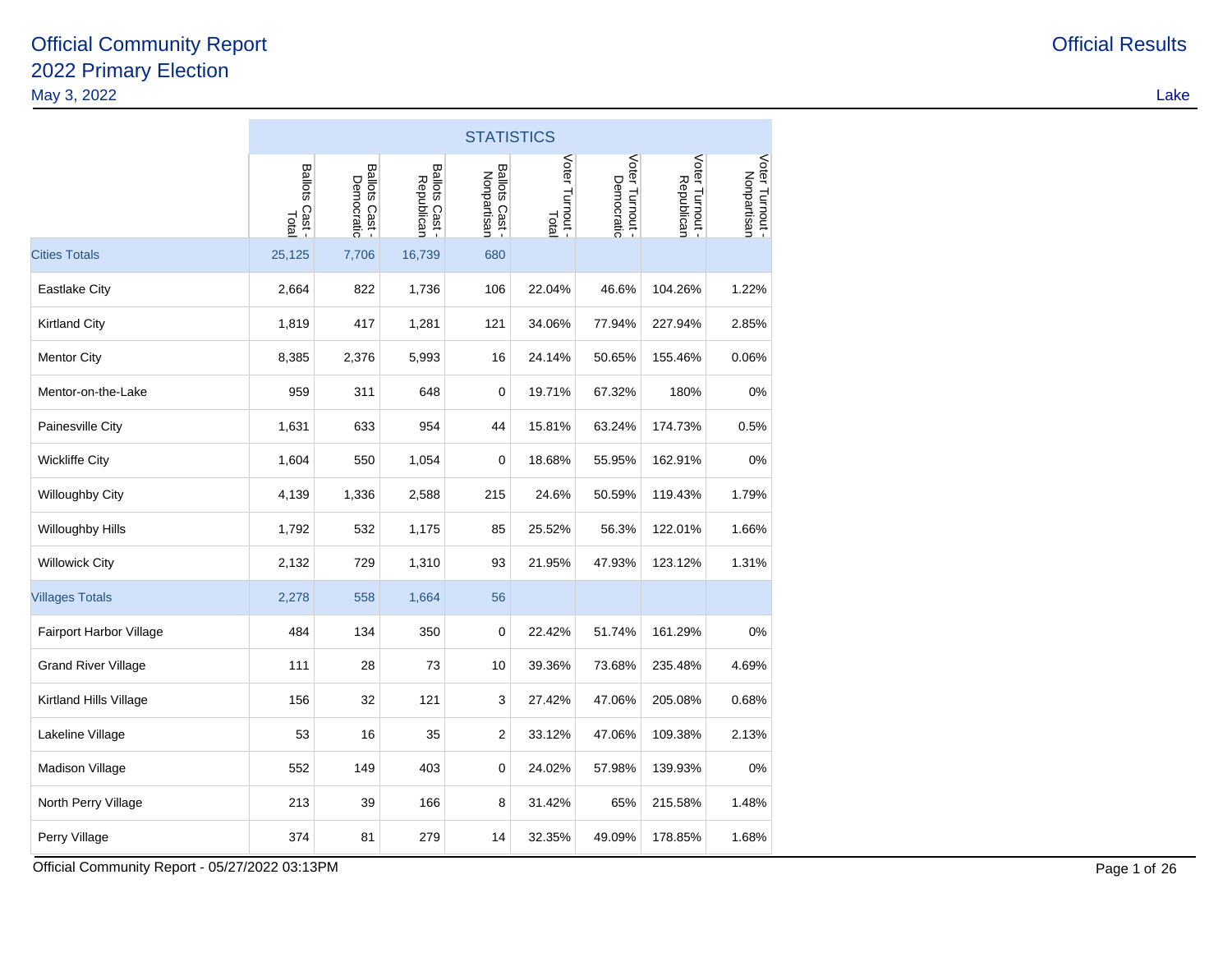|                         |                                   | <b>STATISTICS</b>                     |                                       |                                        |                           |                                  |                               |                                |  |  |  |
|-------------------------|-----------------------------------|---------------------------------------|---------------------------------------|----------------------------------------|---------------------------|----------------------------------|-------------------------------|--------------------------------|--|--|--|
|                         | <b>Ballots</b><br>Cast -<br>Total | <b>Ballots</b><br>Democratic<br>Cast- | <b>Ballots</b><br>Republican<br>Cast- | <b>Ballots</b><br>Nonpartisan<br>Cast- | Voter<br>Turnout<br>Total | Voter<br>Democratic<br>Turnout - | Voter Turnout -<br>Republican | Voter Turnout -<br>Nonpartisan |  |  |  |
| Timberlake Village      | 180                               | 49                                    | 121                                   | 10                                     | 34.09%                    | 55.06%                           | 121%                          | 2.95%                          |  |  |  |
| Waite Hill Village      | 155                               | 30                                    | 116                                   | 9                                      | 37.9%                     | 57.69%                           | 313.51%                       | 2.81%                          |  |  |  |
| <b>Townships Totals</b> | 15,413                            | 3,736                                 | 10,651                                | 1,026                                  |                           |                                  |                               |                                |  |  |  |
| Concord Township        | 5,931                             | 1,300                                 | 4,202                                 | 429                                    | 40.09%                    | 77.38%                           | 193.02%                       | 3.92%                          |  |  |  |
| Leroy Township          | 1,299                             | 236                                   | 949                                   | 114                                    | 53.59%                    | 97.93%                           | 202.78%                       | 6.65%                          |  |  |  |
| <b>Madison Township</b> | 2,235                             | 632                                   | 1,603                                 | 0                                      | 23.4%                     | 65.83%                           | 160.3%                        | 0%                             |  |  |  |
| Perry Township          | 1,266                             | 294                                   | 912                                   | 60                                     | 29.06%                    | 61.12%                           | 167.96%                       | 1.8%                           |  |  |  |
| Painesville Township    | 4,682                             | 1,274                                 | 2,985                                 | 423                                    | 39.41%                    | 86.2%                            | 202.1%                        | 4.74%                          |  |  |  |

|                      |                                           | Democratic Governor and<br><b>Lieutenant Governor</b> |              | <b>Democratic</b><br><b>Attorney General</b> |              | <b>Democratic</b><br><b>Auditor of State</b> |                         | Democratic<br><b>Secretary of State</b> |              |  |
|----------------------|-------------------------------------------|-------------------------------------------------------|--------------|----------------------------------------------|--------------|----------------------------------------------|-------------------------|-----------------------------------------|--------------|--|
|                      |                                           | <b>VOTE FOR 1</b>                                     |              | <b>VOTE FOR 1</b>                            |              | <b>VOTE FOR 1</b>                            |                         | <b>VOTE FOR 1</b>                       |              |  |
|                      | John<br>and<br>Cranley<br>Teresa<br>Fedor | Nan Whaley<br>and Cheryl L.<br>Stephens               | Contest Tota | Jeffrey A.<br>Crossman                       | Contest Tota | Sappington<br>Taylor                         | Contest<br><b>Total</b> | Chelsea<br>Clark                        | Contest Tota |  |
| <b>Cities Totals</b> | 2,519                                     | 4,674                                                 | 7,706        | 6,222                                        | 7,706        | 6,158                                        | 7,706                   | 6,255                                   | 7,706        |  |
| <b>Eastlake City</b> | 299                                       | 453                                                   | 822          | 633                                          | 822          | 624                                          | 822                     | 634                                     | 822          |  |
| <b>Kirtland City</b> | 142                                       | 226                                                   | 417          | 312                                          | 417          | 311                                          | 417                     | 321                                     | 417          |  |
| <b>Mentor City</b>   | 726                                       | 1,538                                                 | 2,376        | 1,999                                        | 2,376        | 1,982                                        | 2,376                   | 2,012                                   | 2,376        |  |
| Mentor-on-the-Lake   | 114                                       | 187                                                   | 311          | 259                                          | 311          | 255                                          | 311                     | 253                                     | 311          |  |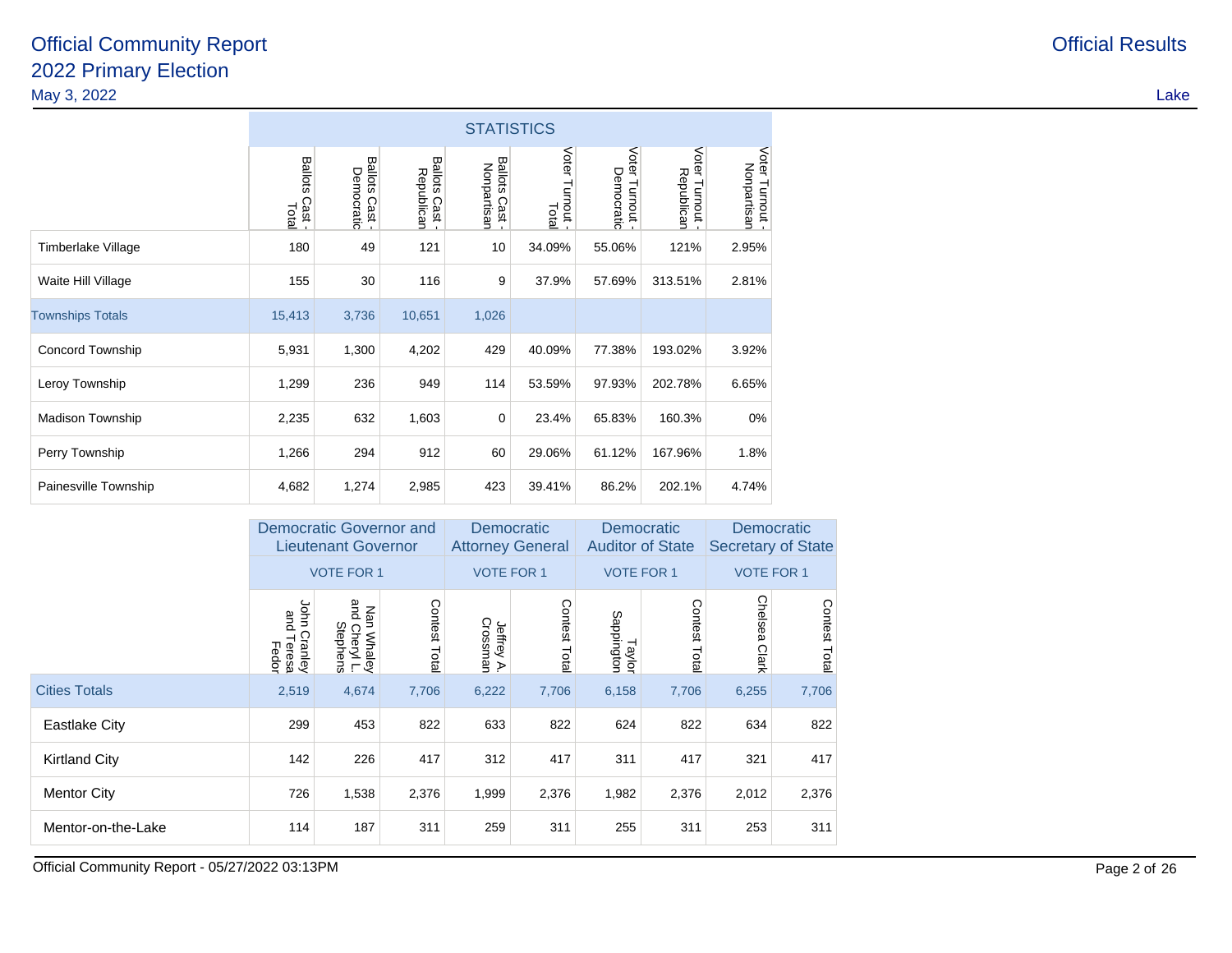| May 3, 2022                |                                     |                                                              |               |                                       |               |                      |                                       |                                         |                   | Lake |
|----------------------------|-------------------------------------|--------------------------------------------------------------|---------------|---------------------------------------|---------------|----------------------|---------------------------------------|-----------------------------------------|-------------------|------|
|                            |                                     | <b>Democratic Governor and</b><br><b>Lieutenant Governor</b> |               | Democratic<br><b>Attorney General</b> |               |                      | Democratic<br><b>Auditor of State</b> | Democratic<br><b>Secretary of State</b> |                   |      |
|                            |                                     | <b>VOTE FOR 1</b>                                            |               | <b>VOTE FOR 1</b>                     |               |                      | <b>VOTE FOR 1</b>                     |                                         | <b>VOTE FOR 1</b> |      |
|                            | John Cranley<br>and Teresa<br>Fedor | Nan Whaley<br>and Cheryl L.<br>Stephens                      | Contest Total | Jeffrey A.<br>Crossman                | Contest Total | Taylor<br>Sappington | Contest Total                         | Chelsea Clark                           | Contest Total     |      |
| Painesville City           | 226                                 | 356                                                          | 633           | 507                                   | 633           | 511                  | 633                                   | 516                                     | 633               |      |
| <b>Wickliffe City</b>      | 194                                 | 327                                                          | 550           | 455                                   | 550           | 444                  | 550                                   | 453                                     | 550               |      |
| Willoughby City            | 402                                 | 828                                                          | 1,336         | 1,036                                 | 1,336         | 1,028                | 1,336                                 | 1,036                                   | 1,336             |      |
| Willoughby Hills           | 168                                 | 332                                                          | 532           | 445                                   | 532           | 436                  | 532                                   | 450                                     | 532               |      |
| <b>Willowick City</b>      | 248                                 | 427                                                          | 729           | 576                                   | 729           | 567                  | 729                                   | 580                                     | 729               |      |
| <b>Villages Totals</b>     | 186                                 | 331                                                          | 558           | 457                                   | 558           | 451                  | 558                                   | 460                                     | 558               |      |
| Fairport Harbor Village    | 53                                  | 74                                                           | 134           | 120                                   | 134           | 117                  | 134                                   | 120                                     | 134               |      |
| <b>Grand River Village</b> | 9                                   | 14                                                           | 28            | 20                                    | 28            | 20                   | 28                                    | 19                                      | 28                |      |
| Kirtland Hills Village     | $10$                                | 21                                                           | 32            | 31                                    | 32            | 30                   | 32                                    | 30                                      | 32                |      |
| Lakeline Village           | 8                                   | 5                                                            | 16            | $12$                                  | 16            | 11                   | 16                                    | 12                                      | 16                |      |
| Madison Village            | 47                                  | 97                                                           | 149           | 125                                   | 149           | 126                  | 149                                   | 127                                     | 149               |      |
| North Perry Village        | 9                                   | 25                                                           | 39            | 29                                    | 39            | 28                   | 39                                    | 30                                      | 39                |      |
| Perry Village              | 29                                  | 45                                                           | 81            | 62                                    | 81            | 63                   | 81                                    | 63                                      | 81                |      |
| Timberlake Village         | $\boldsymbol{9}$                    | 35                                                           | 49            | 37                                    | 49            | 35                   | 49                                    | 37                                      | 49                |      |
| Waite Hill Village         | 12                                  | 15                                                           | 30            | 21                                    | 30            | 21                   | 30                                    | 22                                      | 30                |      |
| <b>Townships Totals</b>    | 1,239                               | 2,093                                                        | 3,736         | 2,899                                 | 3,736         | 2,894                | 3,736                                 | 2,938                                   | 3,736             |      |
| Concord Township           | 436                                 | 729                                                          | 1,300         | 993                                   | 1,300         | 996                  | 1,300                                 | 1,012                                   | 1,300             |      |
|                            |                                     |                                                              |               |                                       |               |                      |                                       |                                         |                   |      |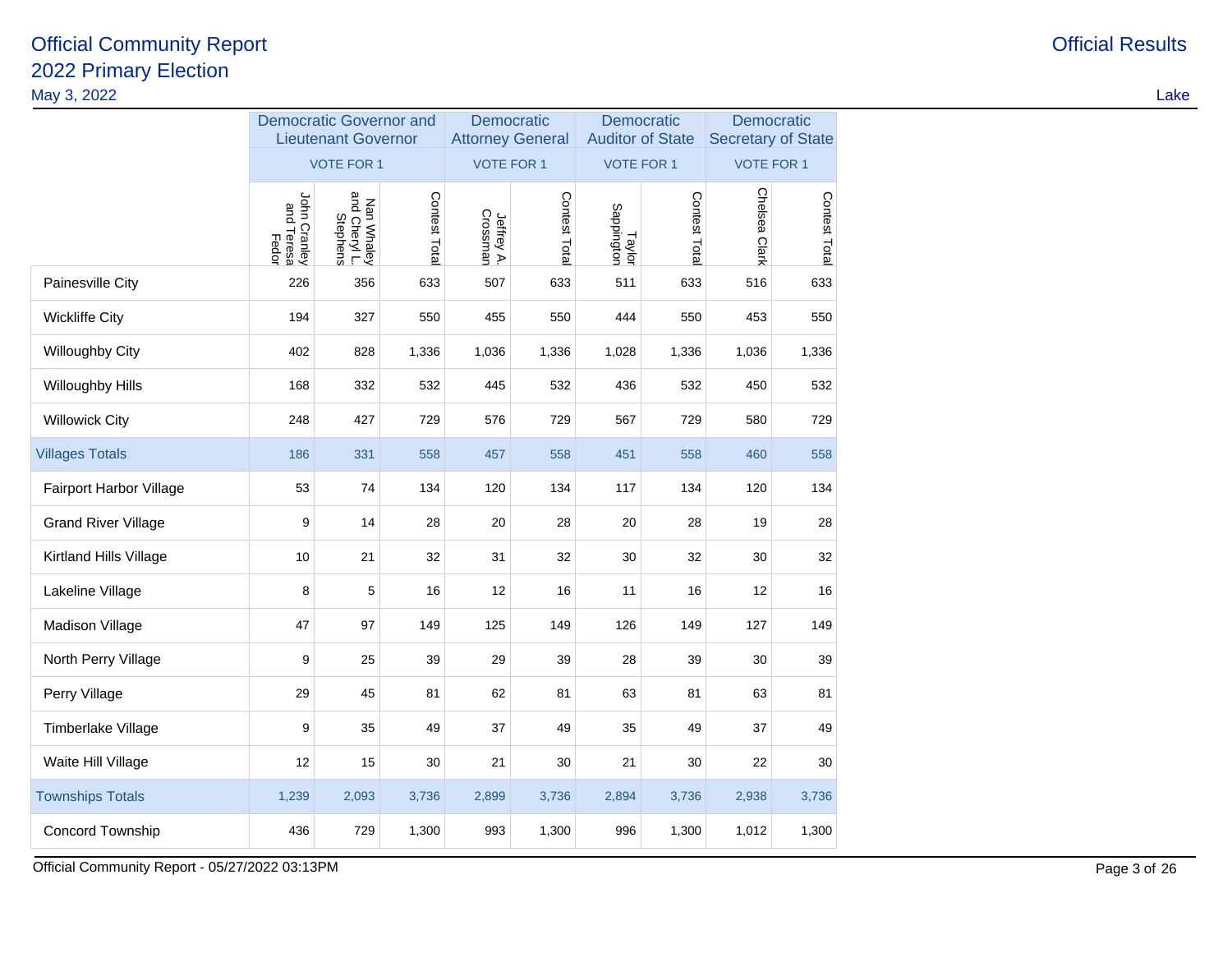| May 3, 2022          |                                           |                                                                                   |                         |                                                            |               |                                                            |                  |                                                              |                |
|----------------------|-------------------------------------------|-----------------------------------------------------------------------------------|-------------------------|------------------------------------------------------------|---------------|------------------------------------------------------------|------------------|--------------------------------------------------------------|----------------|
|                      |                                           | <b>Democratic Governor and</b><br><b>Lieutenant Governor</b><br><b>VOTE FOR 1</b> |                         | Democratic<br><b>Attorney General</b><br><b>VOTE FOR 1</b> |               | Democratic<br><b>Auditor of State</b><br><b>VOTE FOR 1</b> |                  | Democratic<br><b>Secretary of State</b><br><b>VOTE FOR 1</b> |                |
|                      | lohn<br>and<br>Cranley<br>Teresa<br>Fedor | and<br>Κã<br>n Whaley<br>I Cheryl L.<br>Stephens                                  | <b>Contest</b><br>Total | Jeffrey A.<br>Crossman                                     | Contest Total | Taylor<br>Sappington                                       | Contest<br>Total | <b>Chels</b><br>Clark                                        | Contest<br>Edg |
| Leroy Township       | 87                                        | 117                                                                               | 236                     | 169                                                        | 236           | 172                                                        | 236              | 173                                                          | 236            |
| Madison Township     | 211                                       | 384                                                                               | 632                     | 537                                                        | 632           | 527                                                        | 632              | 536                                                          | 632            |
| Perry Township       | 87                                        | 177                                                                               | 294                     | 237                                                        | 294           | 230                                                        | 294              | 236                                                          | 294            |
| Painesville Township | 418                                       | 686                                                                               | 1,274                   | 963                                                        | 1,274         | 969                                                        | 1,274            | 981                                                          | 1,274          |

**Official Results**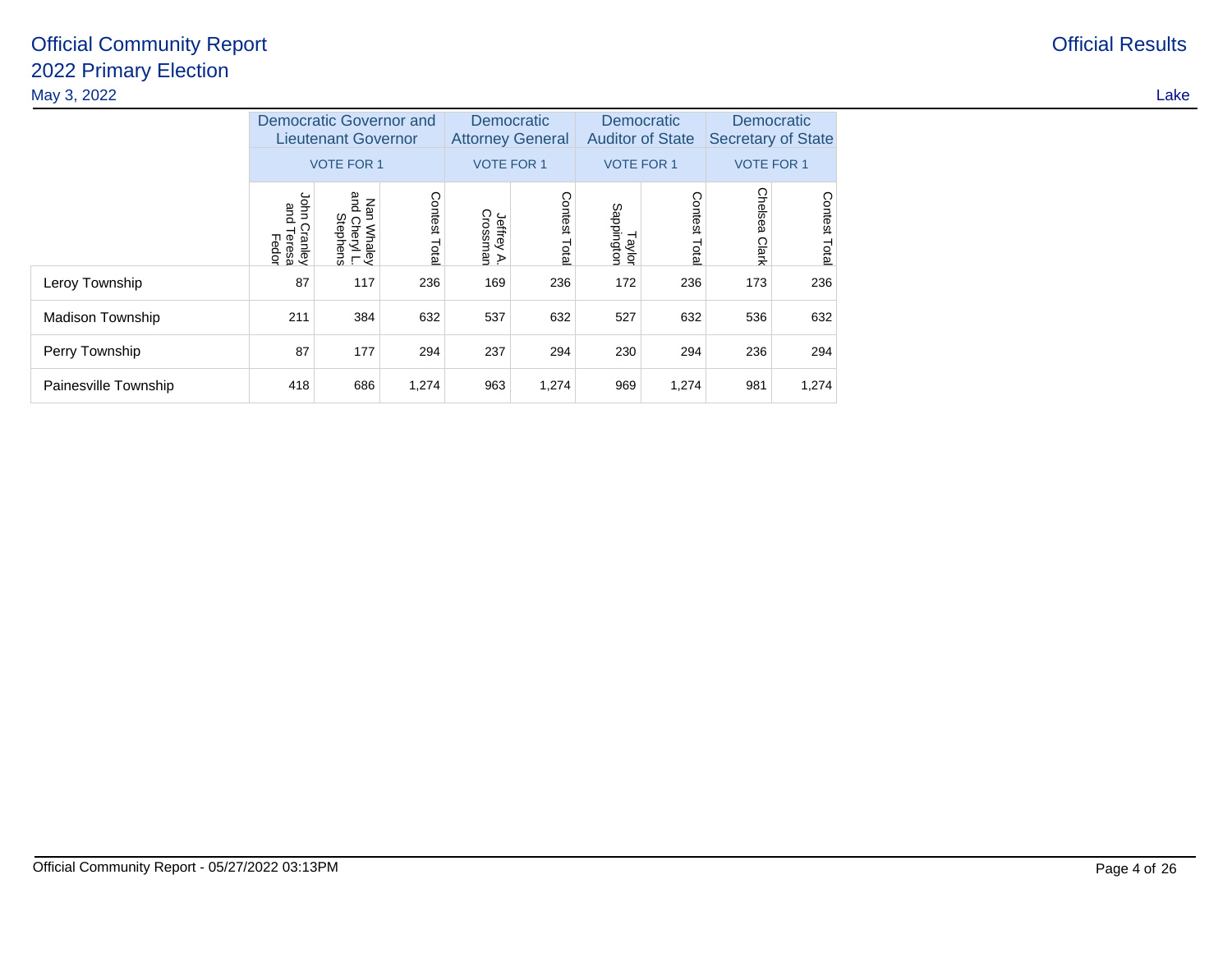| May 3, 2022                |                    |                                         |                     |                                                |               |                         |                                                |                   | Lake           |                              |  |
|----------------------------|--------------------|-----------------------------------------|---------------------|------------------------------------------------|---------------|-------------------------|------------------------------------------------|-------------------|----------------|------------------------------|--|
|                            |                    | Democratic<br><b>Treasurer of State</b> |                     | Justice of the<br>Supreme Court,<br>FTC 1-1-23 |               | <b>Democratic Chief</b> | Democratic<br>Justice of the<br>Supreme Court, |                   | Supreme Court, | Democratic<br>Justice of the |  |
|                            | VOTE FOR 1         |                                         | VOTE FOR 1          |                                                |               | <b>VOTE FOR 1</b>       |                                                | <b>VOTE FOR 1</b> |                |                              |  |
|                            | Scott<br>Schertzer | Contest Total                           | Jennifer<br>Brunner | Contest Total                                  | Terri Jamison | Contest Total           | Marilyn Zayas                                  | Contest Total     |                |                              |  |
| <b>Cities Totals</b>       | 6,121              | 7,706                                   | 6,394               | 7,706                                          | 5,899         | 7,706                   | 5,831                                          | 7,706             |                |                              |  |
| Eastlake City              | 618                | 822                                     | 655                 | 822                                            | 589           | 822                     | 583                                            | 822               |                |                              |  |
| <b>Kirtland City</b>       | 311                | 417                                     | 327                 | 417                                            | 303           | 417                     | 304                                            | 417               |                |                              |  |
| <b>Mentor City</b>         | 1,980              | 2,376                                   | 2,044               | 2,376                                          | 1,900         | 2,376                   | 1,885                                          | 2,376             |                |                              |  |
| Mentor-on-the-Lake         | 256                | 311                                     | 269                 | 311                                            | 235           | 311                     | 237                                            | 311               |                |                              |  |
| Painesville City           | 502                | 633                                     | 521                 | 633                                            | 491           | 633                     | 477                                            | 633               |                |                              |  |
| <b>Wickliffe City</b>      | 435                | 550                                     | 462                 | 550                                            | 427           | 550                     | 409                                            | 550               |                |                              |  |
| Willoughby City            | 1,013              | 1,336                                   | 1,077               | 1,336                                          | 993           | 1,336                   | 980                                            | 1,336             |                |                              |  |
| Willoughby Hills           | 434                | 532                                     | 445                 | 532                                            | 420           | 532                     | 414                                            | 532               |                |                              |  |
| <b>Willowick City</b>      | 572                | 729                                     | 594                 | 729                                            | 541           | 729                     | 542                                            | 729               |                |                              |  |
| <b>Villages Totals</b>     | 448                | 558                                     | 464                 | 558                                            | 431           | 558                     | 428                                            | 558               |                |                              |  |
| Fairport Harbor Village    | 118                | 134                                     | 120                 | 134                                            | 115           | 134                     | 112                                            | 134               |                |                              |  |
| <b>Grand River Village</b> | 21                 | 28                                      | 21                  | 28                                             | 18            | 28                      | 19                                             | 28                |                |                              |  |
| Kirtland Hills Village     | 29                 | 32                                      | 30                  | 32                                             | 29            | 32                      | 29                                             | 32                |                |                              |  |
| Lakeline Village           | 12                 | 16                                      | 13                  | 16                                             | 11            | 16                      | 12                                             | 16                |                |                              |  |
| Madison Village            | 119                | 149                                     | 128                 | 149                                            | 116           | 149                     | 113                                            | 149               |                |                              |  |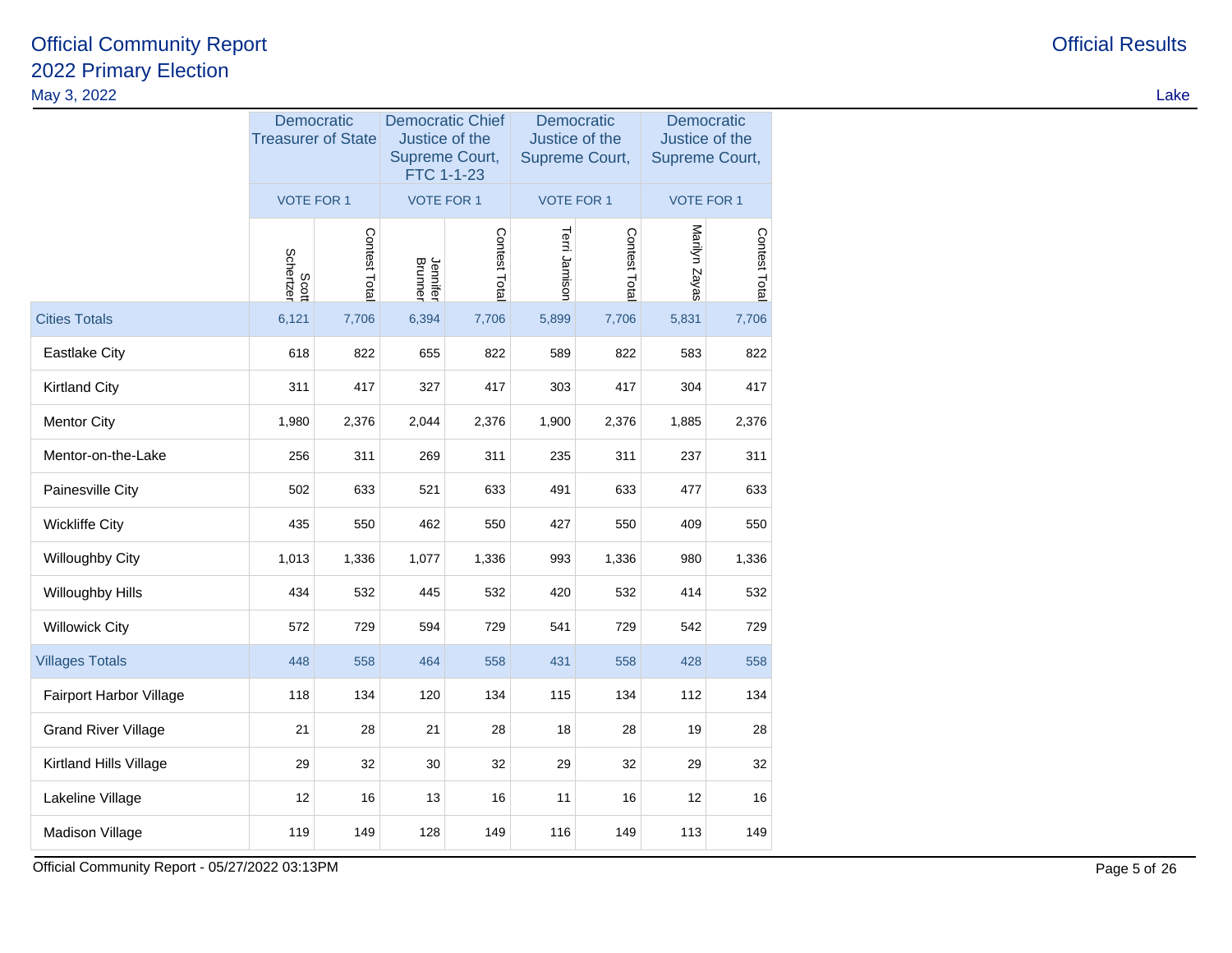|                         |                    | Democratic<br><b>Treasurer of State</b> | <b>Democratic Chief</b><br>Justice of the<br>Supreme Court,<br>FTC 1-1-23 |              | Democratic<br>Justice of the<br>Supreme Court, |              | Democratic<br>Justice of the<br>Supreme Court, |               |  |
|-------------------------|--------------------|-----------------------------------------|---------------------------------------------------------------------------|--------------|------------------------------------------------|--------------|------------------------------------------------|---------------|--|
|                         | <b>VOTE FOR 1</b>  |                                         | <b>VOTE FOR 1</b>                                                         |              | <b>VOTE FOR 1</b>                              |              | <b>VOTE FOR 1</b>                              |               |  |
|                         | Schertzer<br>Scott | Contest Tota                            | Jennifer<br>Brunner                                                       | Contest Tota | Terri Jamison                                  | Contest Tota | Marilyn Zayas                                  | Contest Total |  |
| North Perry Village     | 30                 | 39                                      | 31                                                                        | 39           | 27                                             | 39           | 24                                             | 39            |  |
| Perry Village           | 64                 | 81                                      | 63                                                                        | 81           | 58                                             | 81           | 61                                             | 81            |  |
| Timberlake Village      | 35                 | 49                                      | 36                                                                        | 49           | 38                                             | 49           | 38                                             | 49            |  |
| Waite Hill Village      | 20                 | 30                                      | 22                                                                        | 30           | 19                                             | 30           | 20                                             | 30            |  |
| <b>Townships Totals</b> | 2,877              | 3,736                                   | 2,970                                                                     | 3,736        | 2,750                                          | 3,736        | 2,724                                          | 3,736         |  |
| Concord Township        | 994                | 1,300                                   | 1,030                                                                     | 1,300        | 954                                            | 1,300        | 957                                            | 1,300         |  |
| Leroy Township          | 167                | 236                                     | 179                                                                       | 236          | 166                                            | 236          | 158                                            | 236           |  |
| Madison Township        | 524                | 632                                     | 525                                                                       | 632          | 496                                            | 632          | 488                                            | 632           |  |
| Perry Township          | 234                | 294                                     | 242                                                                       | 294          | 217                                            | 294          | 215                                            | 294           |  |
| Painesville Township    | 958                | 1,274                                   | 994                                                                       | 1,274        | 917                                            | 1,274        | 906                                            | 1,274         |  |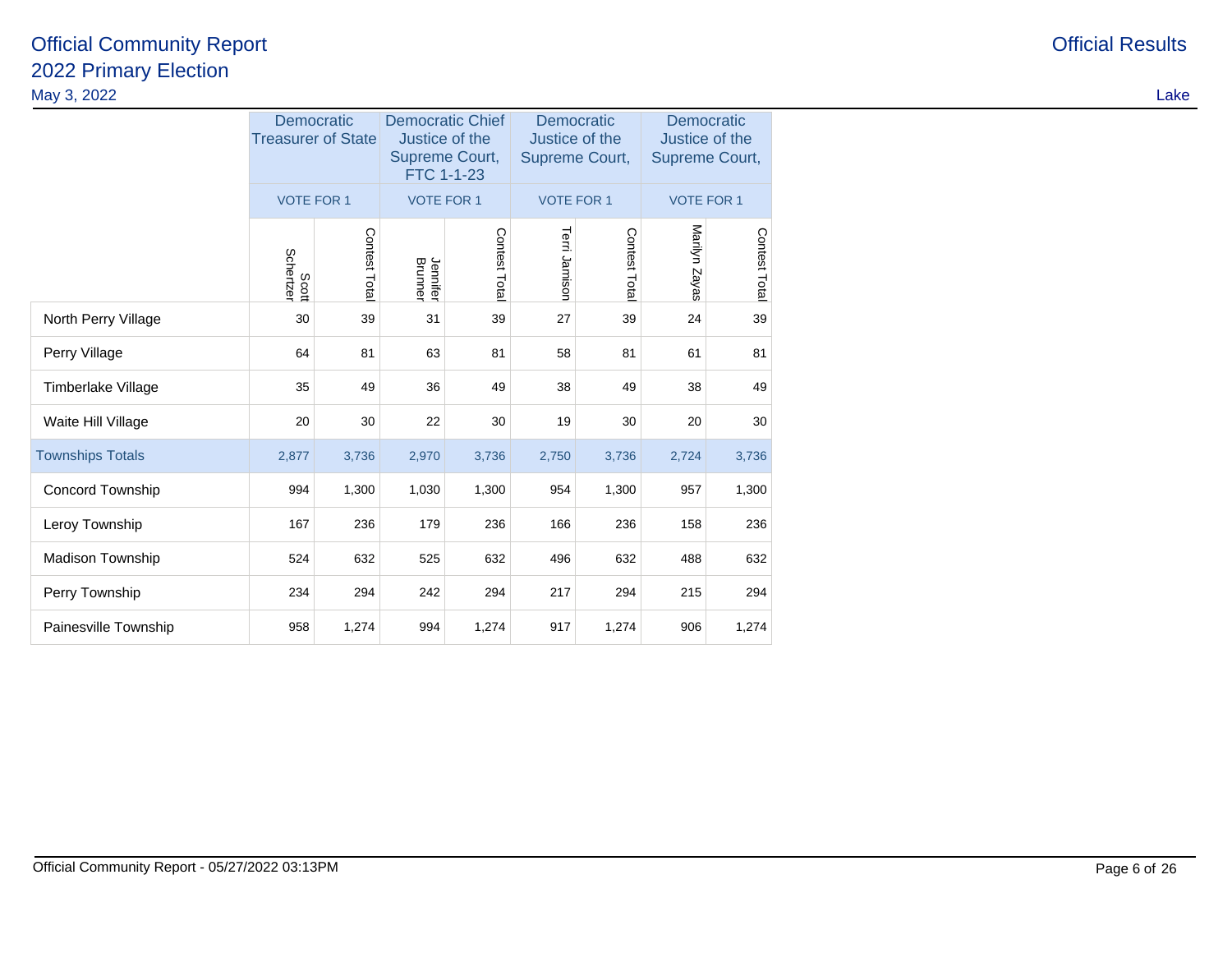| May 3, 2022                |               |                         |          |               |                                                                |               |                     |                                                                                                                  |                                         |                                  |  | Lake |
|----------------------------|---------------|-------------------------|----------|---------------|----------------------------------------------------------------|---------------|---------------------|------------------------------------------------------------------------------------------------------------------|-----------------------------------------|----------------------------------|--|------|
|                            |               | Democratic U.S. Senator |          |               | Democratic<br>Representative to<br>Congress (14th<br>District) |               |                     | Democratic Judge Democratic Judge<br>of the Court of<br>Appeals (11th<br>District), FTC 2-9- District), UTE 2-8- |                                         | of the Court of<br>Appeals (11th |  |      |
|                            |               | <b>VOTE FOR 1</b>       |          |               | <b>VOTE FOR 1</b>                                              |               | <b>VOTE FOR 1</b>   |                                                                                                                  | <b>VOTE FOR 1</b>                       |                                  |  |      |
|                            | Morgan Harper | Traci TJ<br>Johnson     | Tim Ryan | Contest Total | Matt Kilboy                                                    | Contest Total | Thomas R.<br>Wright | Contest Total                                                                                                    | No<br>Petition<br><b>Valid</b><br>Filed | Contest Total                    |  |      |
| <b>Cities Totals</b>       | 1,101         | 676                     | 5,618    | 7,706         | 6,112                                                          | 7,706         | 6,161               | 7,706                                                                                                            | $\overline{0}$                          | 7,706                            |  |      |
| <b>Eastlake City</b>       | 109           | 78                      | 588      | 822           | 632                                                            | 822           | 623                 | 822                                                                                                              | $\mathbf 0$                             | 822                              |  |      |
| <b>Kirtland City</b>       | 53            | 30                      | 299      | 417           | 309                                                            | 417           | 313                 | 417                                                                                                              | $\mathbf 0$                             | 417                              |  |      |
| <b>Mentor City</b>         | 310           | 175                     | 1,850    | 2,376         | 1,964                                                          | 2,376         | 1,978               | 2,376                                                                                                            | $\mathbf 0$                             | 2,376                            |  |      |
| Mentor-on-the-Lake         | 42            | 33                      | 229      | 311           | 253                                                            | 311           | 255                 | 311                                                                                                              | $\mathbf 0$                             | 311                              |  |      |
| Painesville City           | 122           | 79                      | 393      | 633           | 497                                                            | 633           | 505                 | 633                                                                                                              | $\mathbf 0$                             | 633                              |  |      |
| <b>Wickliffe City</b>      | 94            | 54                      | 385      | 550           | 439                                                            | 550           | 445                 | 550                                                                                                              | $\mathbf 0$                             | 550                              |  |      |
| Willoughby City            | 189           | 101                     | 981      | 1,336         | 1,020                                                          | 1,336         | 1,025               | 1,336                                                                                                            | $\mathbf 0$                             | 1,336                            |  |      |
| Willoughby Hills           | 66            | 66                      | 383      | 532           | 431                                                            | 532           | 439                 | 532                                                                                                              | $\mathbf 0$                             | 532                              |  |      |
| <b>Willowick City</b>      | 116           | 60                      | 510      | 729           | 567                                                            | 729           | 578                 | 729                                                                                                              | $\mathbf 0$                             | 729                              |  |      |
| <b>Villages Totals</b>     | 70            | 30                      | 438      | 558           | 453                                                            | 558           | 452                 | 558                                                                                                              | $\overline{0}$                          | 558                              |  |      |
| Fairport Harbor Village    | 15            | $\,6\,$                 | 110      | 134           | 119                                                            | 134           | 118                 | 134                                                                                                              | $\mathbf 0$                             | 134                              |  |      |
| <b>Grand River Village</b> | 3             | 5                       | 18       | 28            | 21                                                             | 28            | 21                  | 28                                                                                                               | $\mathbf 0$                             | 28                               |  |      |
| Kirtland Hills Village     | $\mathbf{1}$  | $\mathbf 0$             | 31       | 32            | 29                                                             | 32            | 29                  | 32                                                                                                               | $\mathbf 0$                             | 32                               |  |      |
| Lakeline Village           | 2             | $\mathbf 0$             | 13       | 16            | 12                                                             | 16            | 12                  | 16                                                                                                               | $\mathbf 0$                             | 16                               |  |      |
| Madison Village            | 27            | 8                       | 108      | 149           | 124                                                            | 149           | 124                 | 149                                                                                                              | $\Omega$                                | 149                              |  |      |
|                            |               |                         |          |               |                                                                |               |                     |                                                                                                                  |                                         |                                  |  |      |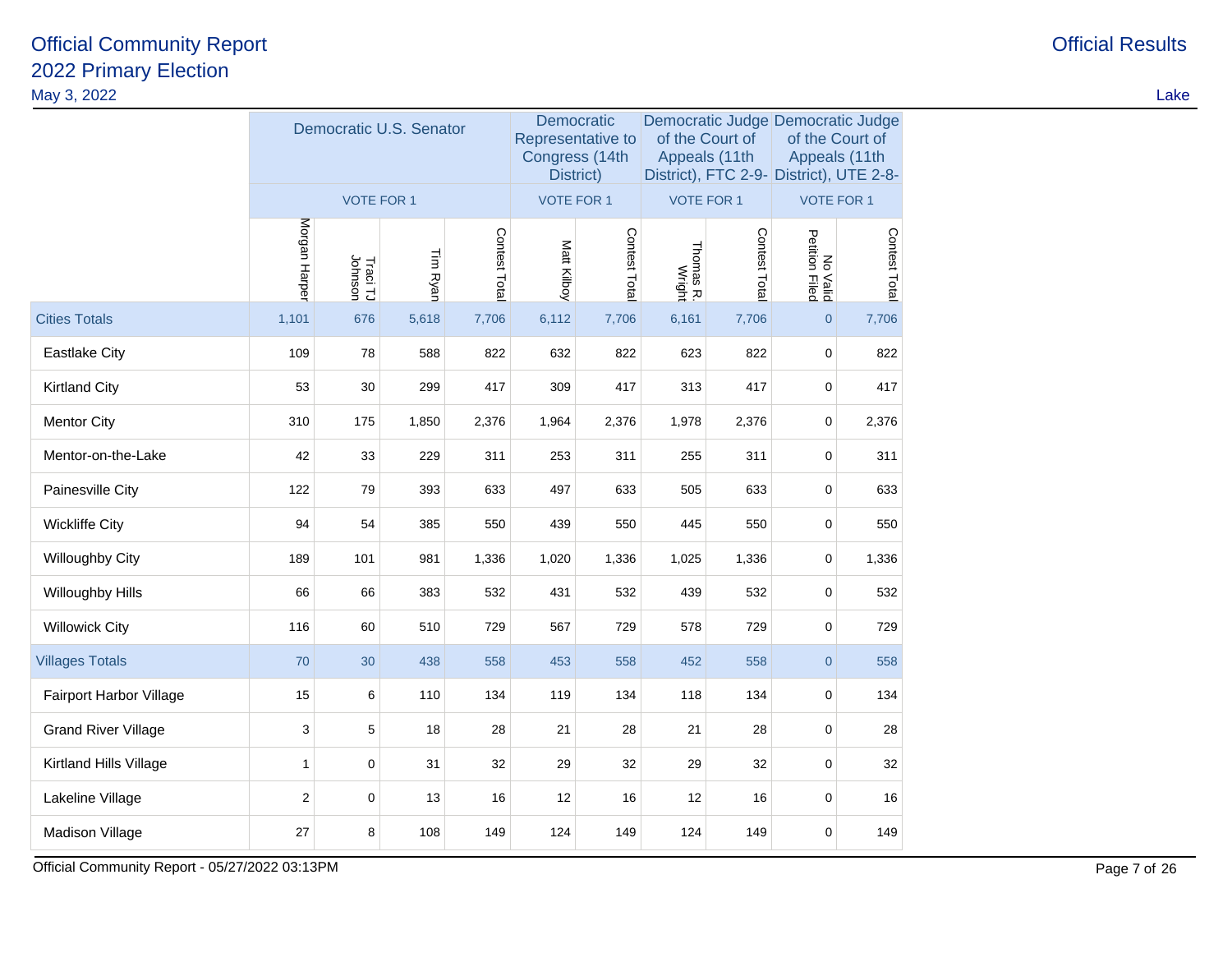| <b>STEP</b><br>۰, |  |
|-------------------|--|

|                         |                | Democratic U.S. Senator |          |              | Democratic<br>Congress (14th<br>District) | Representative to |                     | of the Court of<br>Appeals (11th | Democratic Judge Democratic Judge<br>of the Court of<br>Appeals (11th<br>District), FTC 2-9- District), UTE 2-8- |               |
|-------------------------|----------------|-------------------------|----------|--------------|-------------------------------------------|-------------------|---------------------|----------------------------------|------------------------------------------------------------------------------------------------------------------|---------------|
|                         |                | <b>VOTE FOR 1</b>       |          |              | <b>VOTE FOR 1</b>                         |                   | <b>VOTE FOR 1</b>   |                                  | <b>VOTE FOR 1</b>                                                                                                |               |
|                         | Morgan Harper  | Traci TJ<br>Johnson     | Tim Ryan | Contest Tota | Matt Kilboy                               | Contest Tota      | Thomas R.<br>Wright | Contest Tota                     | No<br>Petition<br><b>Valid</b><br>Filed                                                                          | Contest Total |
| North Perry Village     | 3              | 1                       | 34       | 39           | 27                                        | 39                | 29                  | 39                               | 0                                                                                                                | 39            |
| Perry Village           | 9              | 5                       | 62       | 81           | 63                                        | 81                | 64                  | 81                               | 0                                                                                                                | 81            |
| Timberlake Village      | $\overline{7}$ | 4                       | 36       | 49           | 37                                        | 49                | 36                  | 49                               | 0                                                                                                                | 49            |
| Waite Hill Village      | 3              | 1                       | 26       | 30           | 21                                        | 30                | 19                  | 30                               | 0                                                                                                                | 30            |
| <b>Townships Totals</b> | 469            | 305                     | 2,710    | 3,736        | 2,876                                     | 3,736             | 2,899               | 3,736                            | $\overline{0}$                                                                                                   | 3,736         |
| <b>Concord Township</b> | 160            | 92                      | 954      | 1,300        | 1,003                                     | 1,300             | 1,016               | 1,300                            | 0                                                                                                                | 1,300         |
| Leroy Township          | 24             | 24                      | 168      | 236          | 166                                       | 236               | 167                 | 236                              | 0                                                                                                                | 236           |
| Madison Township        | 73             | 61                      | 486      | 632          | 520                                       | 632               | 524                 | 632                              | 0                                                                                                                | 632           |
| Perry Township          | 30             | 16                      | 230      | 294          | 229                                       | 294               | 228                 | 294                              | 0                                                                                                                | 294           |
| Painesville Township    | 182            | 112                     | 872      | 1,274        | 958                                       | 1,274             | 964                 | 1,274                            | 0                                                                                                                | 1,274         |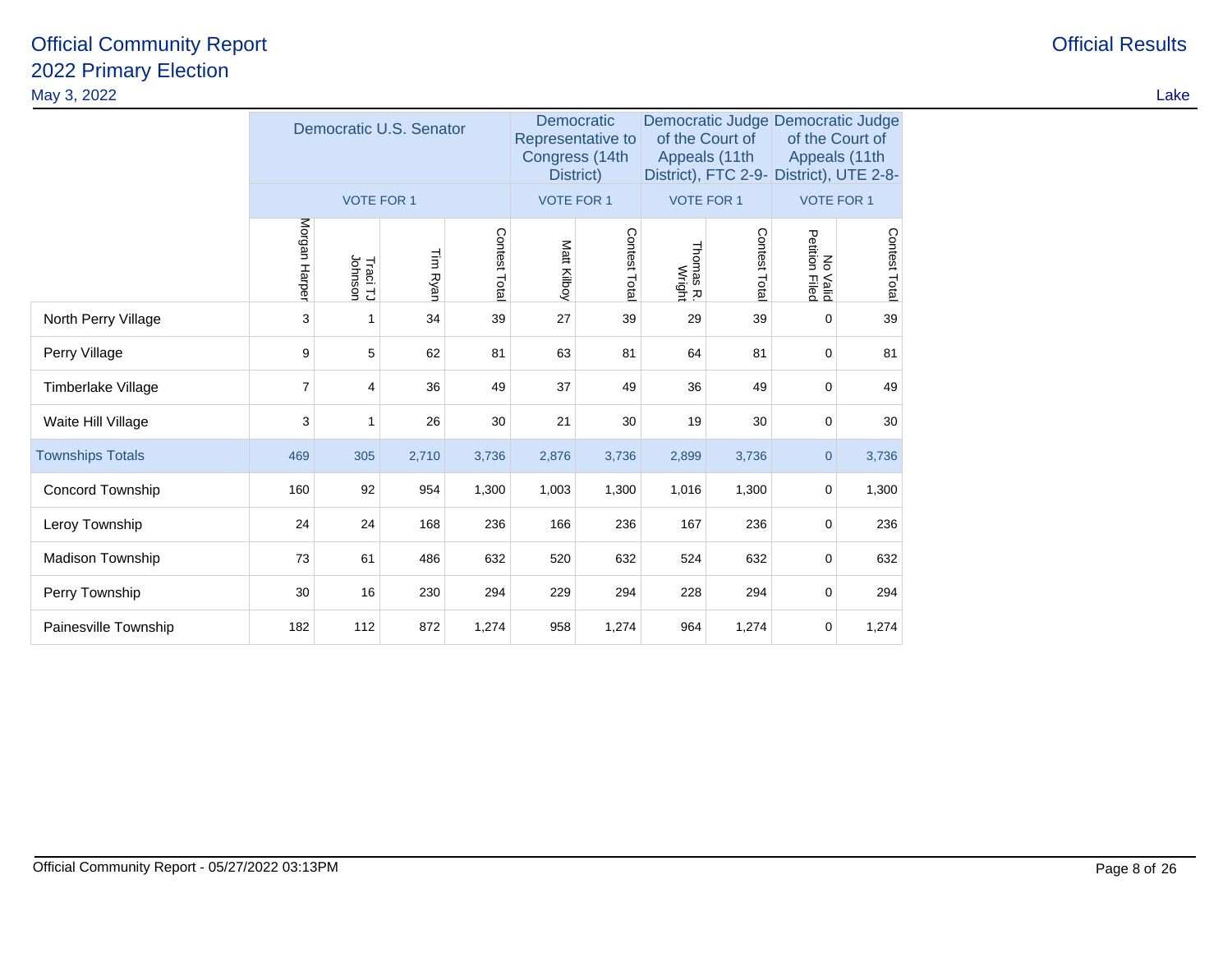| May 3, 2022                |                                       |               |                                       |               |                                     |               | Lake |
|----------------------------|---------------------------------------|---------------|---------------------------------------|---------------|-------------------------------------|---------------|------|
|                            | Democratic<br>County<br>Commissioner, |               | Democratic<br>County<br>Commissioner, |               | Democratic<br><b>County Auditor</b> |               |      |
|                            | <b>VOTE FOR 1</b>                     |               | <b>VOTE FOR 1</b>                     |               | VOTE FOR 1                          |               |      |
|                            | Adam Dudziak                          | Contest Total | Maureen G.<br>Kelly                   | Contest Total | Joseph P.<br>Shriver                | Contest Total |      |
| <b>Cities Totals</b>       | 5,914                                 | 7,706         | 6,415                                 | 7,706         | 6,144                               | 7,706         |      |
| <b>Eastlake City</b>       | 581                                   | 822           | 672                                   | 822           | 634                                 | 822           |      |
| <b>Kirtland City</b>       | 300                                   | 417           | 331                                   | 417           | 317                                 | 417           |      |
| <b>Mentor City</b>         | 1,941                                 | 2,376         | 2,051                                 | 2,376         | 1,975                               | 2,376         |      |
| Mentor-on-the-Lake         | 241                                   | 311           | 263                                   | 311           | 252                                 | 311           |      |
| Painesville City           | 488                                   | 633           | 533                                   | 633           | 505                                 | 633           |      |
| <b>Wickliffe City</b>      | 426                                   | 550           | 466                                   | 550           | 448                                 | 550           |      |
| Willoughby City            | 986                                   | 1,336         | 1,055                                 | 1,336         | 1,015                               | 1,336         |      |
| Willoughby Hills           | 413                                   | 532           | 449                                   | 532           | 426                                 | 532           |      |
| <b>Willowick City</b>      | 538                                   | 729           | 595                                   | 729           | 572                                 | 729           |      |
| <b>Villages Totals</b>     | 434                                   | 558           | 482                                   | 558           | 461                                 | 558           |      |
| Fairport Harbor Village    | 111                                   | 134           | 123                                   | 134           | 120                                 | 134           |      |
| <b>Grand River Village</b> | 19                                    | 28            | $22\,$                                | 28            | 23                                  | 28            |      |
| Kirtland Hills Village     | 29                                    | 32            | $32\,$                                | 32            | 29                                  | 32            |      |
| Lakeline Village           | 12                                    | 16            | 14                                    | 16            | 12                                  | 16            |      |
| Madison Village            | 122                                   | 149           | 131                                   | 149           | 126                                 | 149           |      |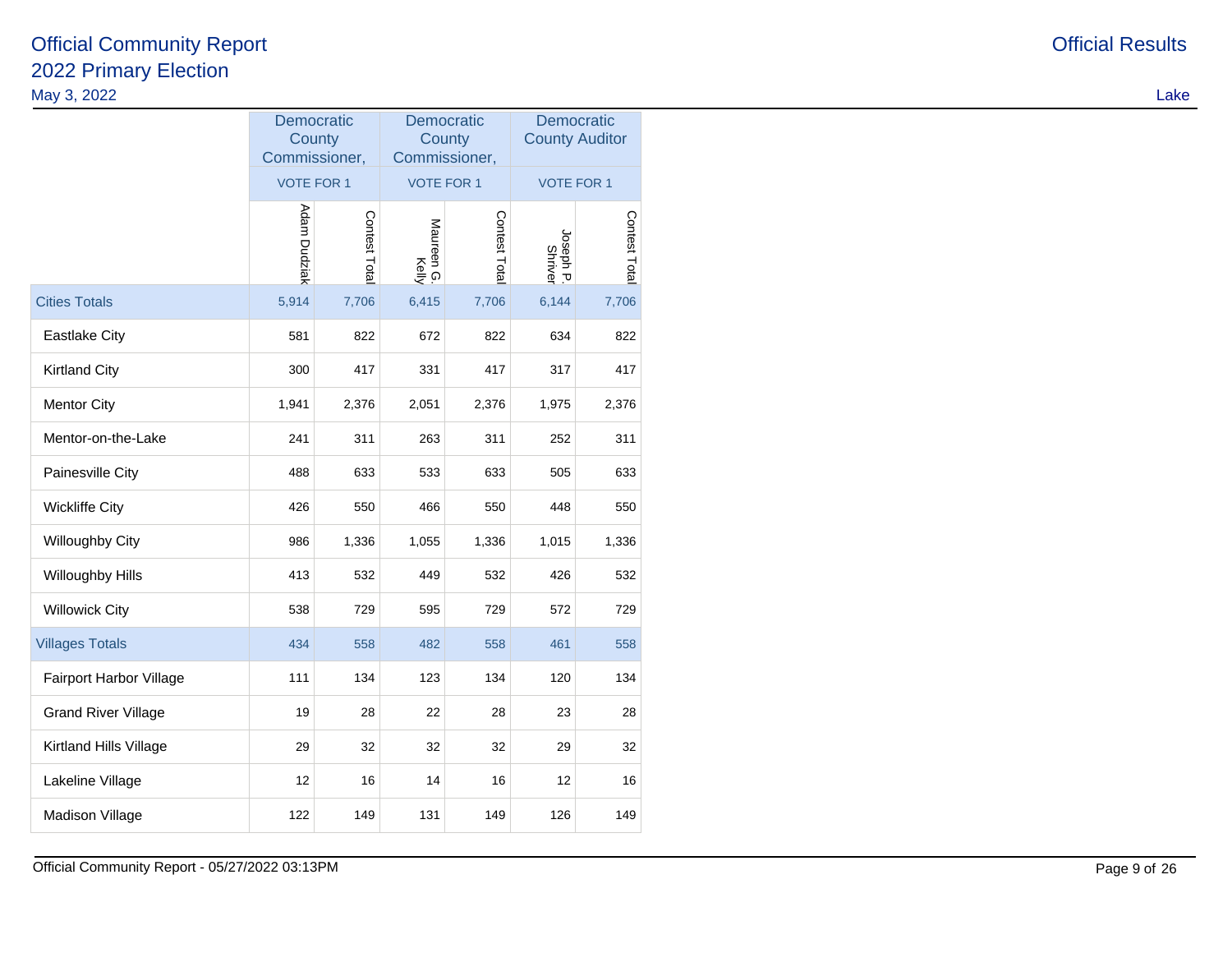|                         | <b>Democratic</b><br>County<br>Commissioner, |              | <b>Democratic</b><br>County<br>Commissioner, |              | Democratic<br><b>County Auditor</b> |               |  |
|-------------------------|----------------------------------------------|--------------|----------------------------------------------|--------------|-------------------------------------|---------------|--|
|                         | <b>VOTE FOR 1</b>                            |              | <b>VOTE FOR 1</b>                            |              | <b>VOTE FOR 1</b>                   |               |  |
|                         | Adam Dudziak                                 | Contest Tota | Maureen G.<br>Kelly                          | Contest Tota | Joseph P.<br>Shriver                | Contest Total |  |
| North Perry Village     | 24                                           | 39           | 30                                           | 39           | 29                                  | 39            |  |
| Perry Village           | 60                                           | 81           | 67                                           | 81           | 63                                  | 81            |  |
| Timberlake Village      | 36                                           | 49           | 40                                           | 49           | 37                                  | 49            |  |
| Waite Hill Village      | 21                                           | 30           | 23                                           | 30           | 22                                  | 30            |  |
| <b>Townships Totals</b> | 2,786                                        | 3,736        | 3,025                                        | 3,736        | 2,877                               | 3,736         |  |
| Concord Township        | 975                                          | 1,300        | 1,048                                        | 1,300        | 995                                 | 1,300         |  |
| Leroy Township          | 161                                          | 236          | 179                                          | 236          | 168                                 | 236           |  |
| Madison Township        | 499                                          | 632          | 537                                          | 632          | 516                                 | 632           |  |
| Perry Township          | 214                                          | 294          | 242                                          | 294          | 232                                 | 294           |  |
| Painesville Township    | 937                                          | 1,274        | 1,019                                        | 1,274        | 966                                 | 1,274         |  |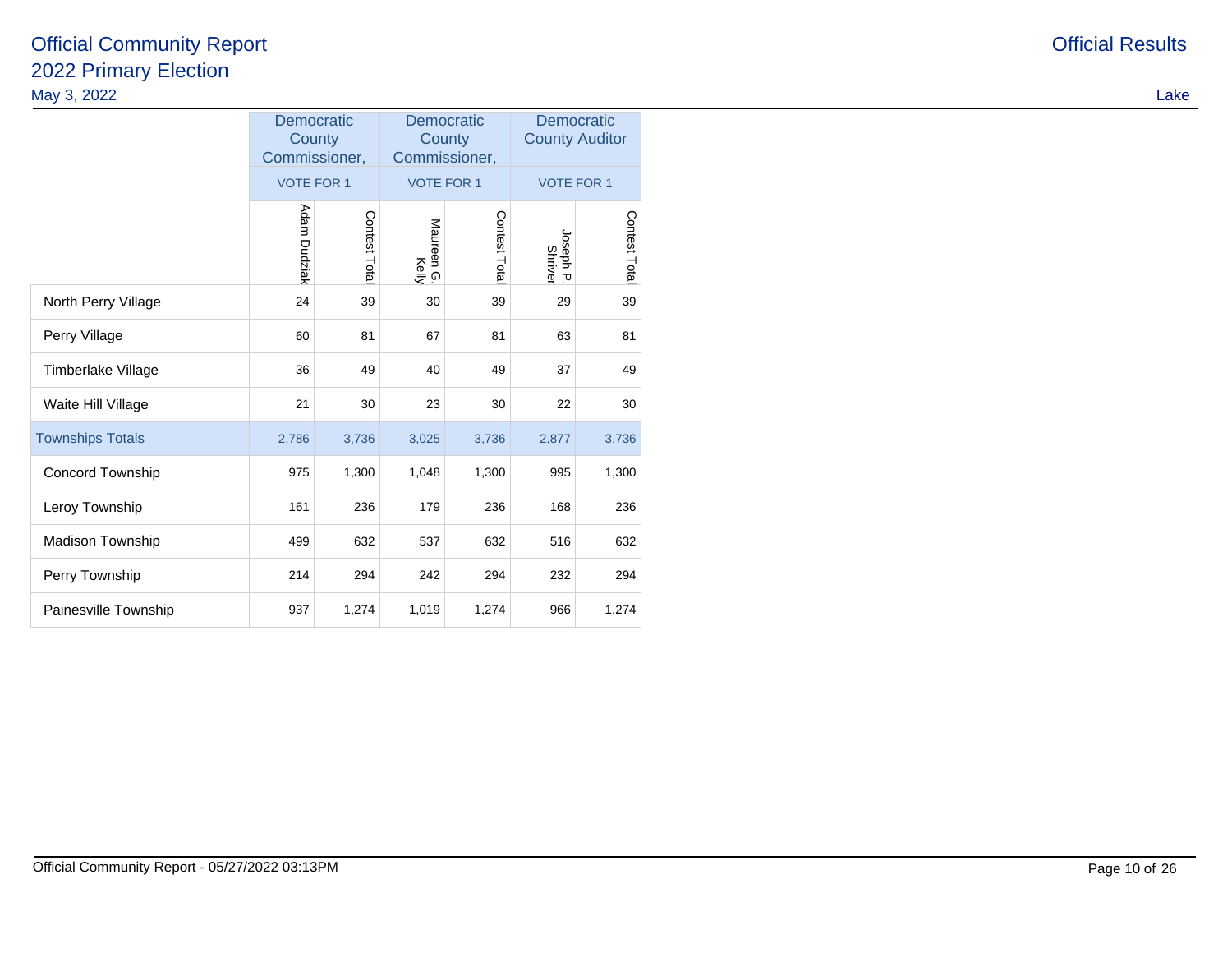| May 3, 2022                |                                             |                                            |                                |                              |               |           |                                       |                                       |               | Lake |
|----------------------------|---------------------------------------------|--------------------------------------------|--------------------------------|------------------------------|---------------|-----------|---------------------------------------|---------------------------------------|---------------|------|
|                            | Republican Governor and Lieutenant Governor |                                            |                                |                              |               |           | Republican<br><b>Attorney General</b> | Republican<br><b>Auditor of State</b> |               |      |
|                            |                                             |                                            | <b>VOTE FOR 1</b>              |                              |               |           | <b>VOTE FOR 1</b>                     | <b>VOTE FOR 1</b>                     |               |      |
|                            | Joe Blystone<br>and Jeremiah<br>W. Workman  | Mike<br><b>PeWine</b><br>and Jon<br>Husted | Ron Hood and<br>Candice Keller | Jim Renacci<br>and Joe Knopp | Contest Total | Dave Yost | Contest Total                         | Keith Faber                           | Contest Total |      |
| <b>Cities Totals</b>       | 2,037                                       | 8,632                                      | 272                            | 5,492                        | 16,739        | 13,271    | 16,739                                | 12,020                                | 16,739        |      |
| <b>Eastlake City</b>       | 229                                         | 892                                        | 38                             | 556                          | 1,736         | 1,403     | 1,736                                 | 1,260                                 | 1,736         |      |
| <b>Kirtland City</b>       | 130                                         | 685                                        | 11                             | 417                          | 1,281         | 998       | 1,281                                 | 902                                   | 1,281         |      |
| <b>Mentor City</b>         | 742                                         | 3,143                                      | 88                             | 1,937                        | 5,993         | 4,839     | 5,993                                 | 4,426                                 | 5,993         |      |
| Mentor-on-the-Lake         | 89                                          | 321                                        | 10                             | 218                          | 648           | 526       | 648                                   | 482                                   | 648           |      |
| Painesville City           | 154                                         | 450                                        | 27                             | 293                          | 954           | 763       | 954                                   | 696                                   | 954           |      |
| <b>Wickliffe City</b>      | 140                                         | 492                                        | 15                             | 387                          | 1,054         | 858       | 1,054                                 | 768                                   | 1,054         |      |
| Willoughby City            | 277                                         | 1,391                                      | 44                             | 824                          | 2,588         | 1,994     | 2,588                                 | 1,798                                 | 2,588         |      |
| Willoughby Hills           | 106                                         | 624                                        | 18                             | 406                          | 1,175         | 895       | 1,175                                 | 786                                   | 1,175         |      |
| <b>Willowick City</b>      | 170                                         | 634                                        | 21                             | 454                          | 1,310         | 995       | 1,310                                 | 902                                   | 1,310         |      |
| <b>Villages Totals</b>     | 261                                         | 856                                        | 31                             | 485                          | 1,664         | 1,299     | 1,664                                 | 1,172                                 | 1,664         |      |
| Fairport Harbor Village    | 66                                          | 172                                        | 6                              | 100                          | 350           | 277       | 350                                   | 244                                   | 350           |      |
| <b>Grand River Village</b> | 14                                          | 34                                         | $\mathbf 0$                    | 19                           | 73            | 60        | 73                                    | 55                                    | 73            |      |
| Kirtland Hills Village     | 13                                          | 67                                         | $\pmb{0}$                      | 38                           | 121           | 94        | 121                                   | 85                                    | 121           |      |
| Lakeline Village           | 4                                           | 16                                         | 1                              | 14                           | 35            | 24        | 35                                    | 23                                    | 35            |      |
| <b>Madison Village</b>     | 75                                          | 217                                        | 14                             | 94                           | 403           | 304       | 403                                   | 269                                   | 403           |      |
| North Perry Village        | 26                                          | 84                                         | 3                              | 50                           | 166           | 135       | 166                                   | 124                                   | 166           |      |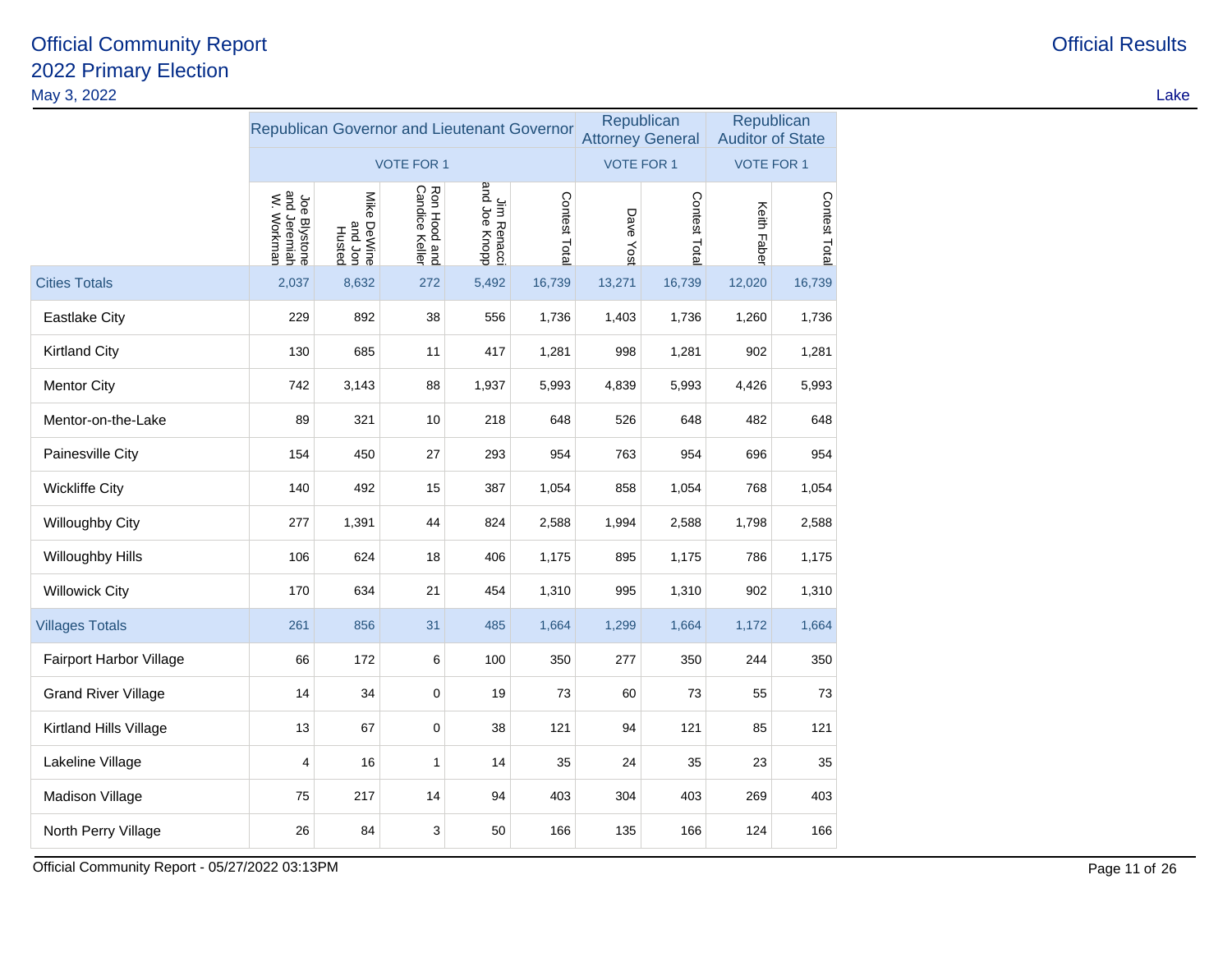|                         | Republican Governor and Lieutenant Governor |                                     |                                |                              |               |                   | Republican<br><b>Attorney General</b> | Republican<br><b>Auditor of State</b> |               |  |
|-------------------------|---------------------------------------------|-------------------------------------|--------------------------------|------------------------------|---------------|-------------------|---------------------------------------|---------------------------------------|---------------|--|
|                         |                                             |                                     | <b>VOTE FOR 1</b>              |                              |               | <b>VOTE FOR 1</b> |                                       | <b>VOTE FOR 1</b>                     |               |  |
|                         | Joe Blystone<br>and Jeremiah<br>W. Workman  | Mike<br>DeWine<br>and Jon<br>Husted | Ron Hood and<br>Candice Keller | Jim Renacci<br>and Joe Knopp | Contest Total | Dave<br>Yost      | Contest Total                         | Keith Faber                           | Contest Total |  |
| Perry Village           | 49                                          | 133                                 | 4                              | 87                           | 279           | 226               | 279                                   | 211                                   | 279           |  |
| Timberlake Village      | 9                                           | 59                                  | 2                              | 50                           | 121           | 86                | 121                                   | 74                                    | 121           |  |
| Waite Hill Village      | 5                                           | 74                                  | 1                              | 33                           | 116           | 93                | 116                                   | 87                                    | 116           |  |
| <b>Townships Totals</b> | 1,760                                       | 5,351                               | 170                            | 3,073                        | 10,651        | 8,316             | 10,651                                | 7,583                                 | 10,651        |  |
| Concord Township        | 568                                         | 2,225                               | 48                             | 1,238                        | 4,202         | 3,239             | 4,202                                 | 2,945                                 | 4,202         |  |
| Leroy Township          | 196                                         | 445                                 | 16                             | 257                          | 949           | 691               | 949                                   | 628                                   | 949           |  |
| Madison Township        | 305                                         | 764                                 | 40                             | 470                          | 1,603         | 1,271             | 1,603                                 | 1,177                                 | 1,603         |  |
| Perry Township          | 187                                         | 446                                 | 20                             | 241                          | 912           | 731               | 912                                   | 663                                   | 912           |  |
| Painesville Township    | 504                                         | 1,471                               | 46                             | 867                          | 2,985         | 2,384             | 2,985                                 | 2,170                                 | 2,985         |  |

**Official Results**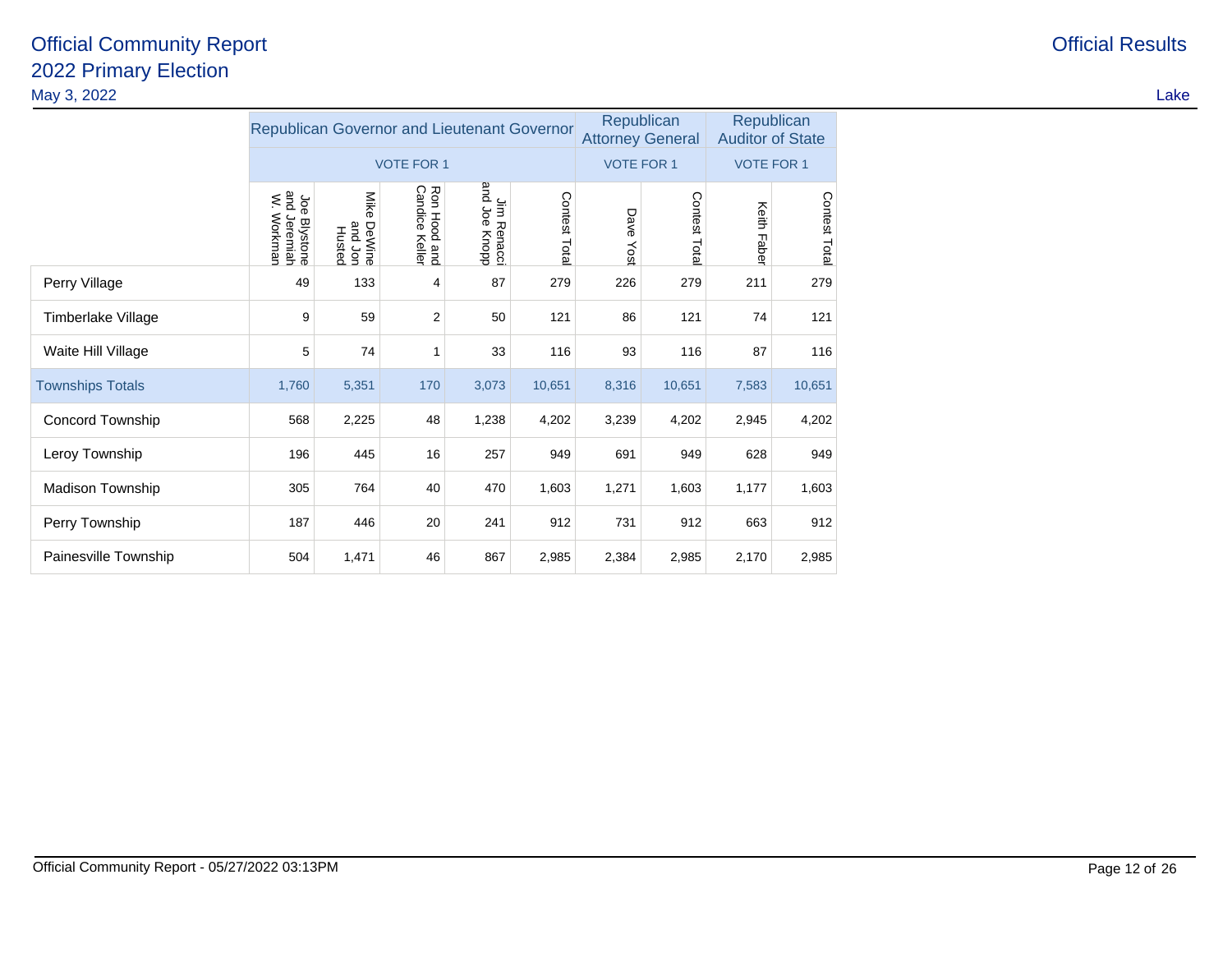|                            |            | Republican Secretary of |               | Republican<br><b>Treasurer of State</b> |               | Justice of the<br><b>FTC 1-1-23</b> | Supreme Court, | Republican Chief Republican Justice<br>of the Supreme<br><b>Court, FTC 1-1-23</b> |               |  |
|----------------------------|------------|-------------------------|---------------|-----------------------------------------|---------------|-------------------------------------|----------------|-----------------------------------------------------------------------------------|---------------|--|
|                            |            | <b>VOTE FOR 1</b>       |               | <b>VOTE FOR 1</b>                       |               | <b>VOTE FOR 1</b>                   |                | <b>VOTE FOR 1</b>                                                                 |               |  |
|                            | John Adams | Frank LaRose            | Contest Total | Robert<br>Sprague                       | Contest Total | Sharon L.<br>Kennedy                | Contest Total  | Pat Fischer                                                                       | Contest Total |  |
| <b>Cities Totals</b>       | 4,238      | 9,848                   | 16,739        | 12,076                                  | 16,739        | 12,094                              | 16,739         | 11,782                                                                            | 16,739        |  |
| <b>Eastlake City</b>       | 438        | 1,035                   | 1,736         | 1,287                                   | 1,736         | 1,243                               | 1,736          | 1,233                                                                             | 1,736         |  |
| <b>Kirtland City</b>       | 247        | 751                     | 1,281         | 878                                     | 1,281         | 877                                 | 1,281          | 868                                                                               | 1,281         |  |
| <b>Mentor City</b>         | 1,509      | 3,625                   | 5,993         | 4,413                                   | 5,993         | 4,428                               | 5,993          | 4,300                                                                             | 5,993         |  |
| Mentor-on-the-Lake         | 198        | 372                     | 648           | 482                                     | 648           | 495                                 | 648            | 471                                                                               | 648           |  |
| Painesville City           | 282        | 530                     | 954           | 709                                     | 954           | 708                                 | 954            | 684                                                                               | 954           |  |
| <b>Wickliffe City</b>      | 287        | 625                     | 1,054         | 801                                     | 1,054         | 805                                 | 1,054          | 782                                                                               | 1,054         |  |
| <b>Willoughby City</b>     | 677        | 1,463                   | 2,588         | 1,809                                   | 2,588         | 1,824                               | 2,588          | 1,767                                                                             | 2,588         |  |
| Willoughby Hills           | 244        | 729                     | 1,175         | 798                                     | 1,175         | 807                                 | 1,175          | 783                                                                               | 1,175         |  |
| <b>Willowick City</b>      | 356        | 718                     | 1,310         | 899                                     | 1,310         | 907                                 | 1,310          | 894                                                                               | 1,310         |  |
| <b>Villages Totals</b>     | 442        | 947                     | 1,664         | 1,163                                   | 1,664         | 1,189                               | 1,664          | 1,150                                                                             | 1,664         |  |
| Fairport Harbor Village    | 98         | 209                     | 350           | 252                                     | 350           | 246                                 | 350            | 240                                                                               | 350           |  |
| <b>Grand River Village</b> | 17         | 37                      | 73            | 52                                      | 73            | 50                                  | 73             | 53                                                                                | 73            |  |
| Kirtland Hills Village     | 22         | 77                      | 121           | 83                                      | 121           | 85                                  | 121            | 82                                                                                | 121           |  |
| Lakeline Village           | 15         | 15                      | 35            | 21                                      | 35            | 23                                  | 35             | 24                                                                                | 35            |  |
| Madison Village            | 122        | 205                     | 403           | 267                                     | 403           | 277                                 | 403            | 265                                                                               | 403           |  |

Official Community Report - 05/27/2022 03:13PM

M<sub>c</sub> Page 13 of 26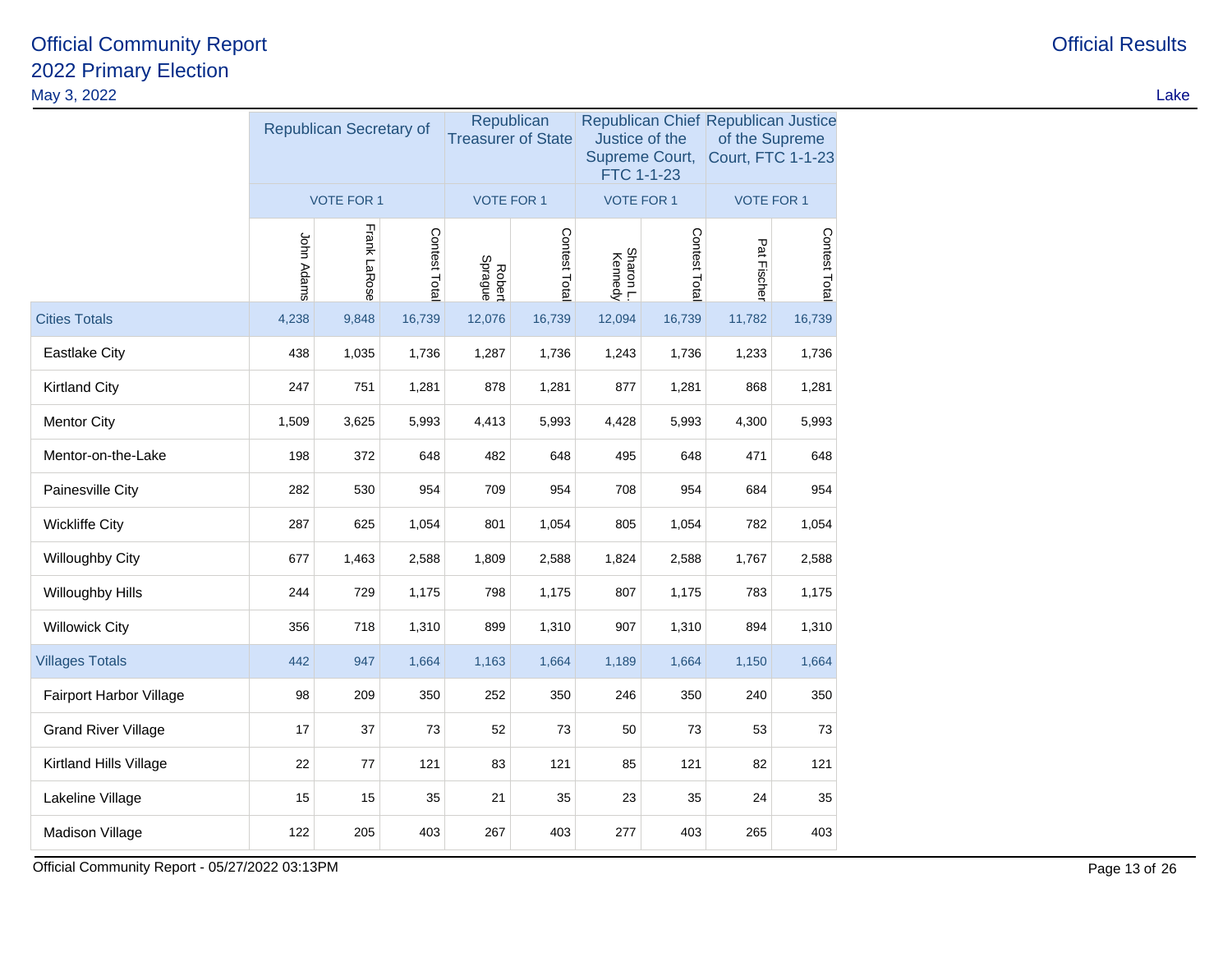|                         |            | Republican Secretary of |              | Republican<br><b>Treasurer of State</b> |              | Justice of the<br>Supreme Court,<br>FTC 1-1-23 |              | Republican Chief Republican Justice<br>of the Supreme<br><b>Court, FTC 1-1-23</b> |              |  |
|-------------------------|------------|-------------------------|--------------|-----------------------------------------|--------------|------------------------------------------------|--------------|-----------------------------------------------------------------------------------|--------------|--|
|                         |            | <b>VOTE FOR 1</b>       |              | <b>VOTE FOR 1</b>                       |              | <b>VOTE FOR 1</b>                              |              | <b>VOTE FOR 1</b>                                                                 |              |  |
|                         | John Adams | Frank LaRose            | Contest Tota | Robert<br>Sprague                       | Contest Tota | Sharon L.<br>Kennedy                           | Contest Tota | Pat Fische                                                                        | Contest Tota |  |
| North Perry Village     | 48         | 93                      | 166          | 125                                     | 166          | 124                                            | 166          | 122                                                                               | 166          |  |
| Perry Village           | 69         | 167                     | 279          | 207                                     | 279          | 218                                            | 279          | 201                                                                               | 279          |  |
| Timberlake Village      | 29         | 73                      | 121          | 73                                      | 121          | 82                                             | 121          | 80                                                                                | 121          |  |
| Waite Hill Village      | 22         | 71                      | 116          | 83                                      | 116          | 84                                             | 116          | 83                                                                                | 116          |  |
| <b>Townships Totals</b> | 2,818      | 5,841                   | 10,651       | 7,635                                   | 10,651       | 7,545                                          | 10,651       | 7,368                                                                             | 10,651       |  |
| Concord Township        | 1,015      | 2,336                   | 4,202        | 2,952                                   | 4,202        | 2,928                                          | 4,202        | 2,862                                                                             | 4,202        |  |
| Leroy Township          | 274        | 459                     | 949          | 635                                     | 949          | 621                                            | 949          | 597                                                                               | 949          |  |
| Madison Township        | 482        | 901                     | 1,603        | 1,188                                   | 1,603        | 1,182                                          | 1,603        | 1,151                                                                             | 1,603        |  |
| Perry Township          | 256        | 511                     | 912          | 673                                     | 912          | 652                                            | 912          | 642                                                                               | 912          |  |
| Painesville Township    | 791        | 1,634                   | 2,985        | 2,187                                   | 2,985        | 2,162                                          | 2,985        | 2,116                                                                             | 2,985        |  |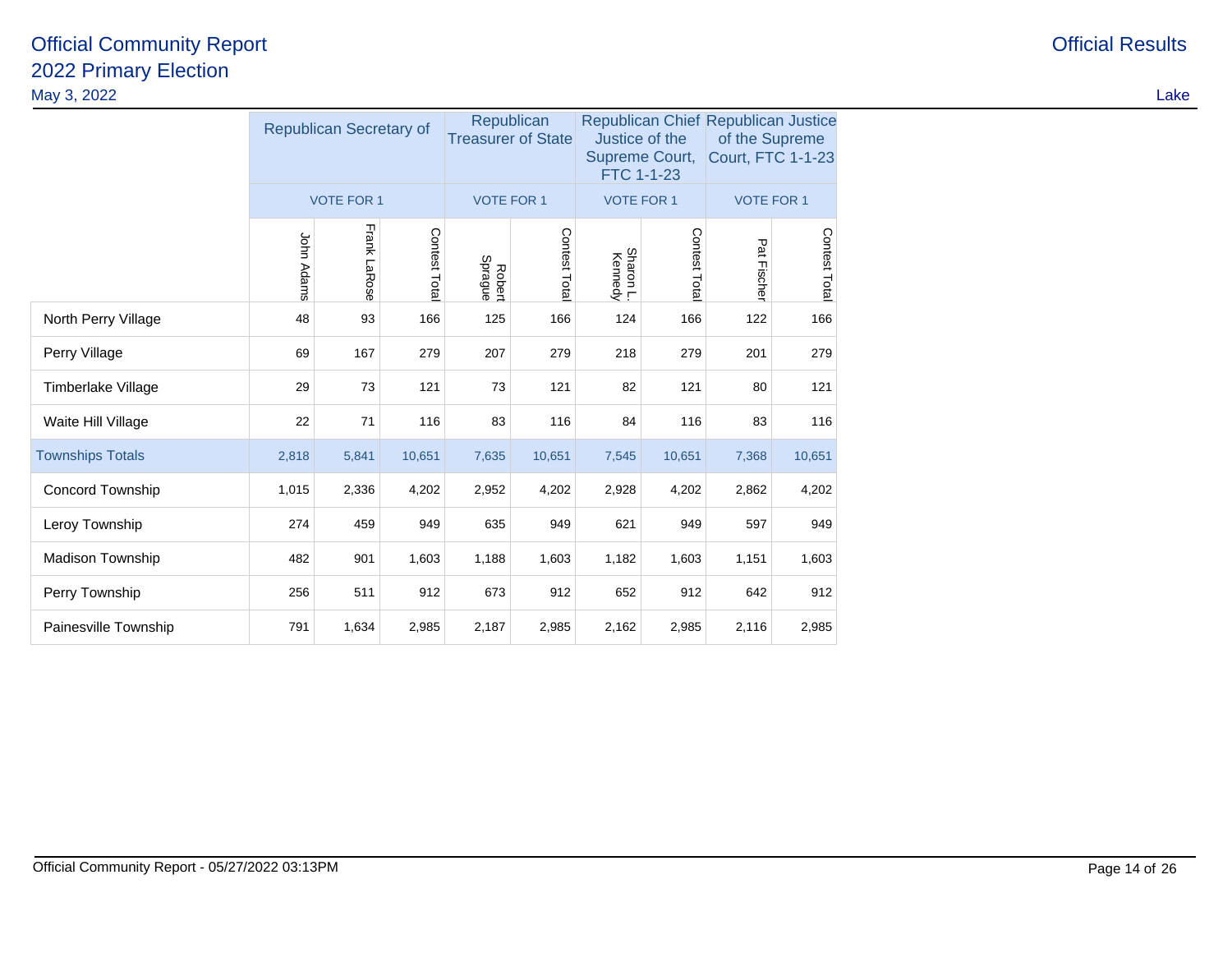Cities Totals

Villages Totals

Grand River Village

Kirtland Hills Village

Lakeline Village

Madison Village

| lay 3, 2022             |                                                                         |              |            |              |             |                   |                         |             |            |               | Lake |
|-------------------------|-------------------------------------------------------------------------|--------------|------------|--------------|-------------|-------------------|-------------------------|-------------|------------|---------------|------|
|                         | <b>Republican Justice</b><br>of the Supreme<br><b>Court, FTC 1-2-23</b> |              |            |              |             |                   | Republican U.S. Senator |             |            |               |      |
|                         | <b>VOTE FOR 1</b>                                                       |              |            |              |             | <b>VOTE FOR 1</b> |                         |             |            |               |      |
|                         | Pat DeWine                                                              | Contest Tota | Matt Dolan | Mike Gibbons | Josh Mandel | <b>Neil Patel</b> | Mark Pukita             | Jane Timken | à<br>Vance | Contest Total |      |
| <b>Cities Totals</b>    | 11,222                                                                  | 16,739       | 4,789      | 1,669        | 3,928       | $111$             | 243                     | 643         | 4,985      | 16,739        |      |
| <b>Eastlake City</b>    | 1,180                                                                   | 1,736        | 464        | 164          | 497         | 10                | $30\,$                  | 79          | 458        | 1,736         |      |
| <b>Kirtland City</b>    | 836                                                                     | 1,281        | 375        | 149          | 255         | 5                 | 17                      | 53          | 376        | 1,281         |      |
| <b>Mentor City</b>      | 4,115                                                                   | 5,993        | 1,829      | 575          | 1,327       | 34                | 90                      | 214         | 1,833      | 5,993         |      |
| Mentor-on-the-Lake      | 453                                                                     | 648          | 169        | 57           | 188         | 3                 | 15                      | 23          | 182        | 648           |      |
| Painesville City        | 644                                                                     | 954          | 213        | 83           | 252         | 12                | 16                      | 47          | 291        | 954           |      |
| <b>Wickliffe City</b>   | 713                                                                     | 1,054        | 264        | 117          | 286         | 5                 | 17                      | 39          | 309        | 1,054         |      |
| Willoughby City         | 1,683                                                                   | 2,588        | 784        | 286          | 555         | 22                | 32                      | 98          | 741        | 2,588         |      |
| Willoughby Hills        | 753                                                                     | 1,175        | 357        | 99           | 262         | $\overline{7}$    | 11                      | 29          | 381        | 1,175         |      |
| <b>Willowick City</b>   | 845                                                                     | 1,310        | 334        | 139          | 306         | 13                | 15                      | 61          | 414        | 1,310         |      |
| <b>Villages Totals</b>  | 1,086                                                                   | 1,664        | 487        | 140          | 420         | 9                 | 25                      | 67          | 473        | 1,664         |      |
| Fairport Harbor Village | 224                                                                     | 350          | 104        | 23           | 96          | 3                 | 3                       | 14          | 100        | 350           |      |

e 46 73 18 6 21 0 1 2 22 73

<sup>81</sup> <sup>121</sup> <sup>42</sup> <sup>14</sup> <sup>20</sup> <sup>0</sup> <sup>5</sup> <sup>2</sup> <sup>38</sup> <sup>121</sup>

<sup>22</sup> <sup>35</sup> <sup>6</sup> <sup>6</sup> <sup>14</sup> <sup>1</sup> <sup>1</sup> <sup>1</sup> <sup>6</sup> <sup>35</sup>

<sup>259</sup> <sup>403</sup> <sup>121</sup> <sup>21</sup> <sup>119</sup> <sup>1</sup> <sup>11</sup> <sup>12</sup> <sup>107</sup> <sup>403</sup>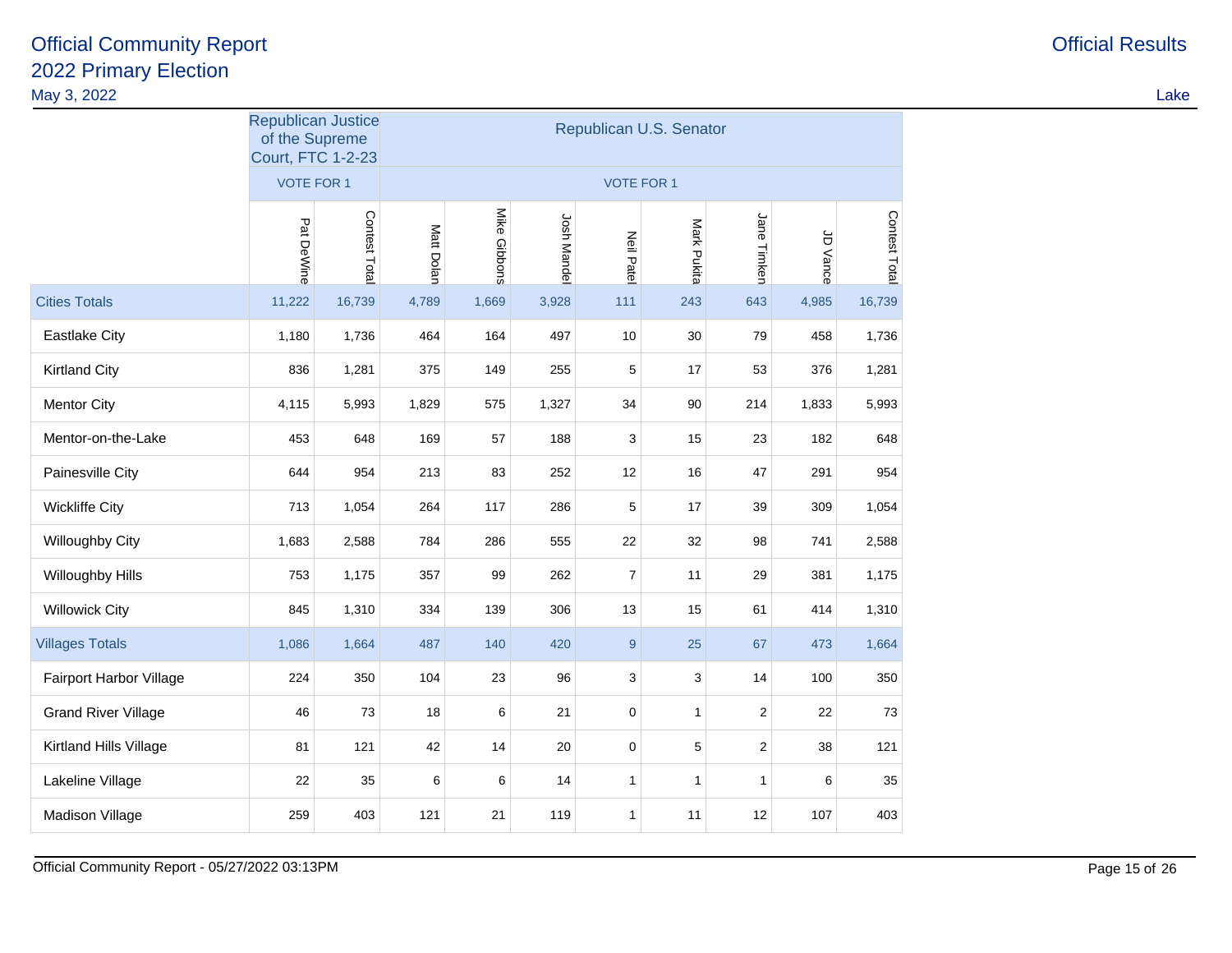|                         | <b>Republican Justice</b><br>of the Supreme<br><b>Court, FTC 1-2-23</b> |                   | Republican U.S. Senator |              |                    |                   |              |                |                                   |               |  |  |
|-------------------------|-------------------------------------------------------------------------|-------------------|-------------------------|--------------|--------------------|-------------------|--------------|----------------|-----------------------------------|---------------|--|--|
|                         |                                                                         | <b>VOTE FOR 1</b> |                         |              |                    | <b>VOTE FOR 1</b> |              |                |                                   |               |  |  |
|                         | Pat DeWine                                                              | Contest Total     | Matt Dolan              | Mike Gibbons | <b>Josh Mandel</b> | <b>Neil Patel</b> | Mark Pukita  | Jane<br>Timken | $\overleftarrow{\sigma}$<br>Vance | Contest Total |  |  |
| North Perry Village     | 114                                                                     | 166               | 54                      | 24           | 34                 | $\overline{2}$    | 1            | $\overline{2}$ | 46                                | 166           |  |  |
| Perry Village           | 183                                                                     | 279               | 67                      | 16           | 79                 | 1                 | 2            | 12             | 88                                | 279           |  |  |
| Timberlake Village      | 77                                                                      | 121               | 31                      | 18           | 27                 | $\mathbf 0$       | $\mathbf 0$  | 13             | 31                                | 121           |  |  |
| Waite Hill Village      | 80                                                                      | 116               | 44                      | 12           | 10                 | $\mathbf{1}$      | $\mathbf{1}$ | 9              | 35                                | 116           |  |  |
| <b>Townships Totals</b> | 7,022                                                                   | 10,651            | 2,925                   | 913          | 2,728              | 66                | 164          | 451            | 3,016                             | 10,651        |  |  |
| Concord Township        | 2,740                                                                   | 4,202             | 1,258                   | 379          | 951                | 18                | 58           | 170            | 1,204                             | 4,202         |  |  |
| Leroy Township          | 576                                                                     | 949               | 238                     | 77           | 268                | 5                 | 11           | 31             | 275                               | 949           |  |  |
| Madison Township        | 1,071                                                                   | 1,603             | 436                     | 111          | 421                | 16                | 40           | 69             | 487                               | 1,603         |  |  |
| Perry Township          | 604                                                                     | 912               | 238                     | 85           | 242                | 10                | 10           | 33             | 266                               | 912           |  |  |
| Painesville Township    | 2,031                                                                   | 2,985             | 755                     | 261          | 846                | 17                | 45           | 148            | 784                               | 2,985         |  |  |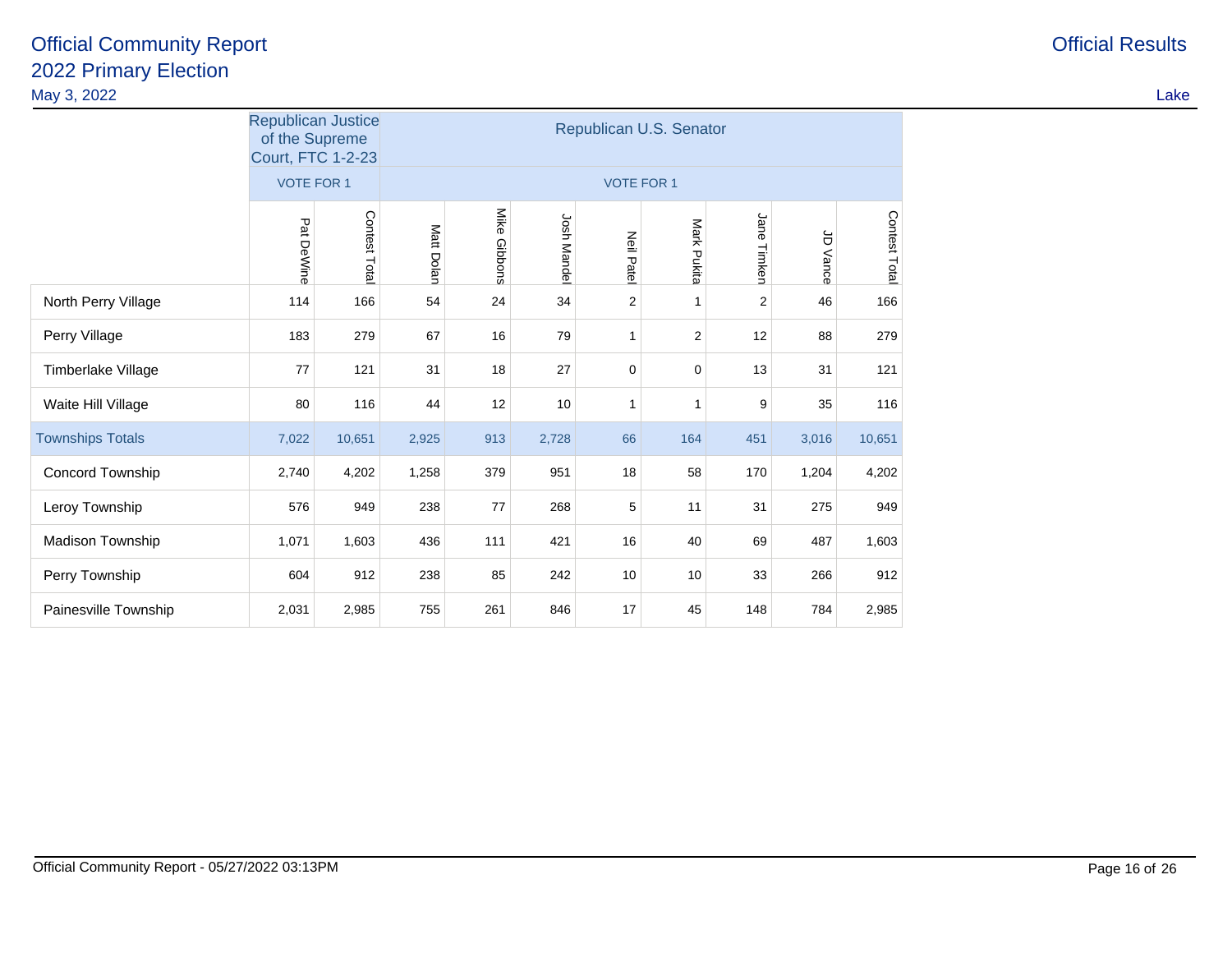| May 3, 2022                |                                                                     |                                                          |        |        |                                                                             |               |                |                                                                            |               | Lake |
|----------------------------|---------------------------------------------------------------------|----------------------------------------------------------|--------|--------|-----------------------------------------------------------------------------|---------------|----------------|----------------------------------------------------------------------------|---------------|------|
|                            |                                                                     | Republican Representative to<br>Congress (14th District) |        |        | Republican Judge<br>of the Court of<br>Appeals (11th<br>District), FTC 2-9- |               |                | Republican Judge of the<br>Court of Appeals (11th<br>District), UTE 2-8-25 |               |      |
|                            |                                                                     | <b>VOTE FOR 1</b>                                        |        |        | <b>VOTE FOR 1</b>                                                           |               |                | <b>VOTE FOR 1</b>                                                          |               |      |
|                            | David P. Joyce<br>Contest Total<br>Patrick Gene<br>Bevin<br>Cormack |                                                          |        |        | Eugene A.<br>Lucci                                                          | Contest Total | John J. Eklund | Sarah<br>Thomas<br>Kovoor                                                  | Contest Total |      |
| <b>Cities Totals</b>       | 1,879                                                               | 977                                                      | 12,302 | 16,739 | 12,919                                                                      | 16,739        | 8,824          | 4,666                                                                      | 16,739        |      |
| <b>Eastlake City</b>       | 180                                                                 | 107                                                      | 1,293  | 1,736  | 1,345                                                                       | 1,736         | 882            | 521                                                                        | 1,736         |      |
| <b>Kirtland City</b>       | 114                                                                 | 61                                                       | 934    | 1,281  | 941                                                                         | 1,281         | 698            | 269                                                                        | 1,281         |      |
| <b>Mentor City</b>         | 697                                                                 | 345                                                      | 4,480  | 5,993  | 4,766                                                                       | 5,993         | 3,309          | 1,658                                                                      | 5,993         |      |
| Mentor-on-the-Lake         | 77                                                                  | 33                                                       | 485    | 648    | 495                                                                         | 648           | 328            | 214                                                                        | 648           |      |
| Painesville City           | 119                                                                 | 56                                                       | 682    | 954    | 757                                                                         | 954           | 481            | 294                                                                        | 954           |      |
| <b>Wickliffe City</b>      | 121                                                                 | 57                                                       | 790    | 1,054  | 837                                                                         | 1,054         | 569            | 296                                                                        | 1,054         |      |
| Willoughby City            | 291                                                                 | 146                                                      | 1,891  | 2,588  | 1,961                                                                       | 2,588         | 1,328          | 726                                                                        | 2,588         |      |
| Willoughby Hills           | 134                                                                 | 74                                                       | 833    | 1,175  | 852                                                                         | 1,175         | 607            | 302                                                                        | 1,175         |      |
| <b>Willowick City</b>      | 146                                                                 | 98                                                       | 914    | 1,310  | 965                                                                         | 1,310         | 622            | 386                                                                        | 1,310         |      |
| <b>Villages Totals</b>     | 222                                                                 | 87                                                       | 1,207  | 1,664  | 1,303                                                                       | 1,664         | 868            | 462                                                                        | 1,664         |      |
| Fairport Harbor Village    | 48                                                                  | 15                                                       | 262    | 350    | 285                                                                         | 350           | 182            | 111                                                                        | 350           |      |
| <b>Grand River Village</b> | 6                                                                   | $\mathbf{1}$                                             | 57     | 73     | 59                                                                          | 73            | 39             | 19                                                                         | 73            |      |
| Kirtland Hills Village     | 14                                                                  | 10                                                       | 82     | 121    | 93                                                                          | 121           | 55             | 36                                                                         | 121           |      |
| Lakeline Village           | $\overline{7}$                                                      | $\mathbf{2}$                                             | 23     | 35     | 24                                                                          | 35            | 15             | 8                                                                          | 35            |      |
| Madison Village            | 66                                                                  | 20                                                       | 279    | 403    | 301                                                                         | 403           | 200            | 122                                                                        | 403           |      |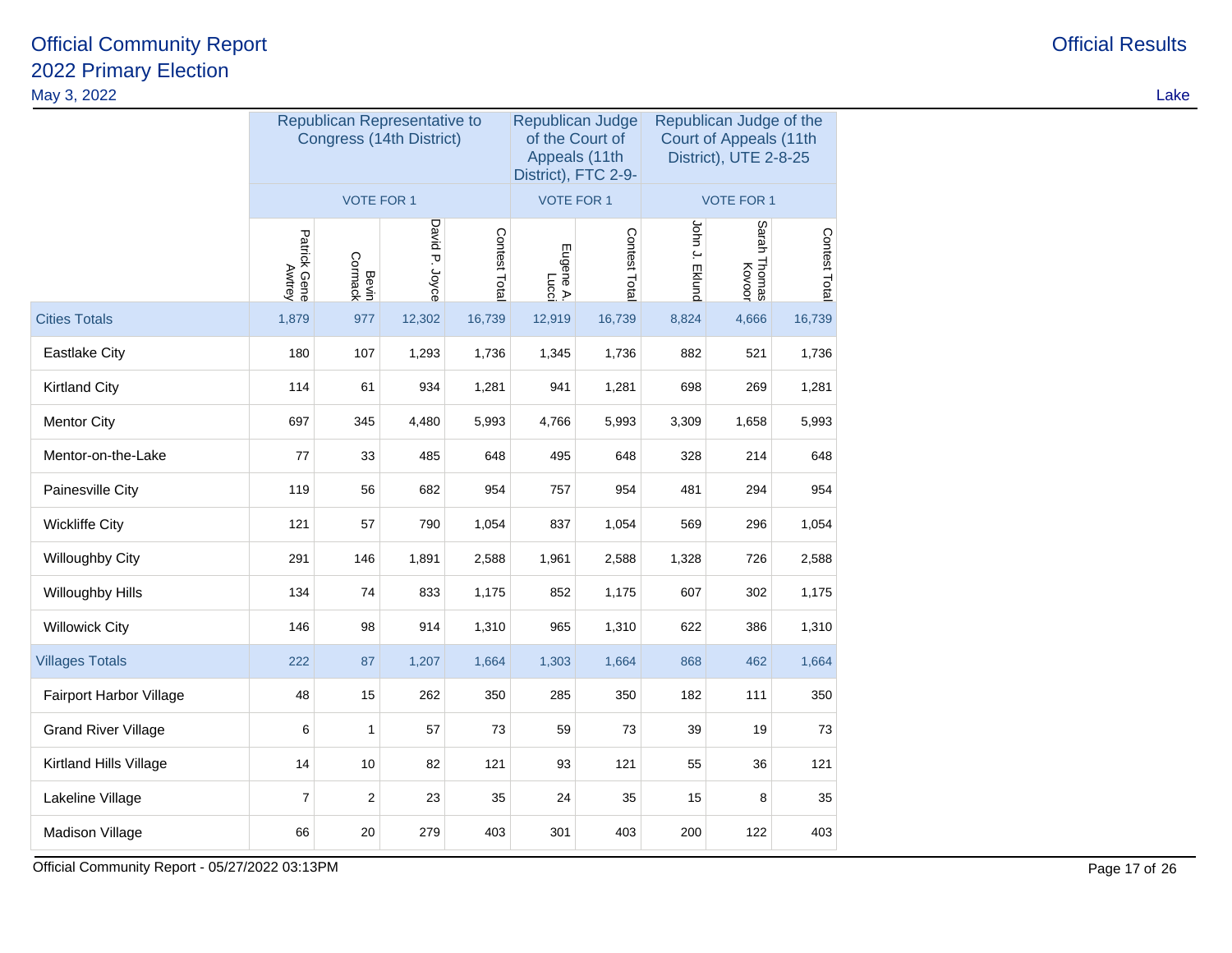|                         |                        |                   | Republican Representative to<br>Congress (14th District) |              | Republican Judge<br>Appeals (11th<br>District), FTC 2-9- | of the Court of | Republican Judge of the<br>Court of Appeals (11th<br>District), UTE 2-8-25 |                           |               |  |
|-------------------------|------------------------|-------------------|----------------------------------------------------------|--------------|----------------------------------------------------------|-----------------|----------------------------------------------------------------------------|---------------------------|---------------|--|
|                         |                        | <b>VOTE FOR 1</b> |                                                          |              | <b>VOTE FOR 1</b>                                        |                 | <b>VOTE FOR 1</b>                                                          |                           |               |  |
|                         | Patrick Gene<br>Awtrey | Cormack<br>Bevin  | David P. Joyce                                           | Contest Tota | Eugene A.<br>Lucci                                       | Contest Tota    | John J.<br><b>Eklund</b>                                                   | Sarah<br>Thomas<br>Kovoor | Contest Total |  |
| North Perry Village     | 15                     | 7                 | 134                                                      | 166          | 138                                                      | 166             | 90                                                                         | 43                        | 166           |  |
| Perry Village           | 31                     | 20                | 201                                                      | 279          | 232<br>279                                               |                 | 163                                                                        | 67                        | 279           |  |
| Timberlake Village      | 25                     | 6                 | 81                                                       | 121          | 82                                                       | 121             | 54                                                                         | 41                        | 121           |  |
| Waite Hill Village      | 10                     | 6                 | 88                                                       | 116          | 89                                                       | 116             | 70                                                                         | 15                        | 116           |  |
| <b>Townships Totals</b> | 1,090                  | 643               | 7,701                                                    | 10,651       | 8,305                                                    | 10,651          | 5,434                                                                      | 3,019                     | 10,651        |  |
| Concord Township        | 414                    | 234               | 3,049                                                    | 4,202        | 3,243                                                    | 4,202           | 2,117                                                                      | 1,171                     | 4,202         |  |
| Leroy Township          | 80                     | 61                | 665                                                      | 949          | 704                                                      | 949             | 478                                                                        | 246                       | 949           |  |
| Madison Township        | 206                    | 117               | 1,148                                                    | 1,603        | 1,241                                                    | 1,603           | 808                                                                        | 537                       | 1,603         |  |
| Perry Township          | 91                     | 64                | 670                                                      | 912          | 731                                                      | 912             | 510                                                                        | 228                       | 912           |  |
| Painesville Township    | 299                    | 167               | 2,169                                                    | 2,985        | 2,386                                                    | 2,985           | 1,521                                                                      | 837                       | 2,985         |  |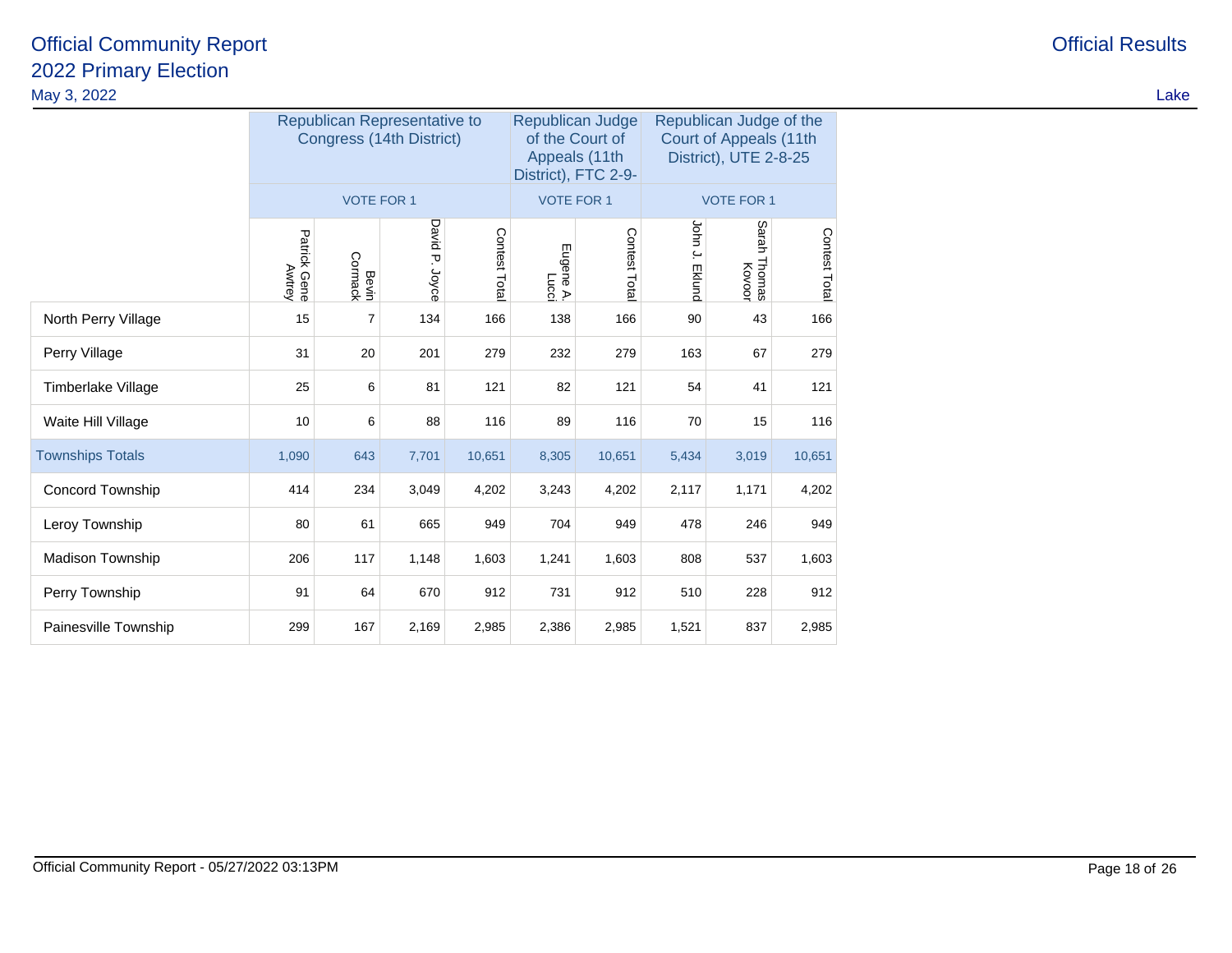|                            | Republican<br>County<br>Commissioner, |               |                            | <b>Republican County</b><br>Commissioner, UTE 1-1-25 |               | Republican<br><b>County Auditor</b> |               | <b>Issue 1. Tax Levy</b><br>(Renewal) TO AVOID AN<br><b>OPERATING DEFICICT -</b><br><b>Kirtland Local School</b> |                         |               |  |
|----------------------------|---------------------------------------|---------------|----------------------------|------------------------------------------------------|---------------|-------------------------------------|---------------|------------------------------------------------------------------------------------------------------------------|-------------------------|---------------|--|
|                            | <b>VOTE FOR 1</b>                     |               |                            | <b>VOTE FOR 1</b>                                    |               | <b>VOTE FOR 1</b>                   |               |                                                                                                                  | <b>VOTE FOR 1</b>       |               |  |
|                            | John T.<br>Plecnik                    | Contest Total | Morris W.<br>Beverage, III | Richard J.<br>Regovich                               | Contest Total | Christopher A.<br>Galloway          | Contest Total | For the Tax<br>Levy                                                                                              | Against the<br>Tax Levy | Contest Total |  |
| <b>Cities Totals</b>       | 12,134                                | 16,739        | 6,513                      | 7,940                                                | 16,739        | 12,232                              | 16,739        | 1,125                                                                                                            | 703                     | 1,854         |  |
| <b>Eastlake City</b>       | 1,280                                 | 1,736         | 560                        | 948                                                  | 1,736         | 1,287                               | 1,736         |                                                                                                                  |                         |               |  |
| <b>Kirtland City</b>       | 883                                   | 1,281         | 488                        | 594                                                  | 1,281         | 878                                 | 1,281         | 1,109                                                                                                            | 684                     | 1,819         |  |
| <b>Mentor City</b>         | 4,440                                 | 5,993         | 2,792                      | 2,423                                                | 5,993         | 4,540                               | 5,993         |                                                                                                                  |                         |               |  |
| Mentor-on-the-Lake         | 488                                   | 648           | 276                        | 268                                                  | 648           | 483                                 | 648           |                                                                                                                  |                         |               |  |
| Painesville City           | 721                                   | 954           | 484                        | 331                                                  | 954           | 716                                 | 954           |                                                                                                                  |                         |               |  |
| <b>Wickliffe City</b>      | 812                                   | 1,054         | 281                        | 648                                                  | 1,054         | 819                                 | 1,054         |                                                                                                                  |                         |               |  |
| Willoughby City            | 1,855                                 | 2,588         | 874                        | 1,322                                                | 2,588         | 1,821                               | 2,588         | 16                                                                                                               | 19                      | 35            |  |
| Willoughby Hills           | 725                                   | 1,175         | 427                        | 534                                                  | 1,175         | 770                                 | 1,175         |                                                                                                                  |                         |               |  |
| <b>Willowick City</b>      | 930                                   | 1,310         | 331                        | 872                                                  | 1,310         | 918                                 | 1,310         |                                                                                                                  |                         |               |  |
| <b>Villages Totals</b>     | 1,201                                 | 1,664         | 789                        | 652                                                  | 1,664         | 1,182                               | 1,664         | 132                                                                                                              | 84                      | 225           |  |
| Fairport Harbor Village    | 272                                   | 350           | 173                        | 133                                                  | 350           | 256                                 | 350           |                                                                                                                  |                         |               |  |
| <b>Grand River Village</b> | 54                                    | 73            | 20                         | 38                                                   | 73            | 51                                  | 73            |                                                                                                                  |                         |               |  |
| Kirtland Hills Village     | 82                                    | 121           | 39                         | 55                                                   | 121           | 83                                  | 121           | 52                                                                                                               | 40                      | 97            |  |
| Lakeline Village           | 24                                    | 35            | 5                          | 25                                                   | 35            | 20                                  | 35            |                                                                                                                  |                         |               |  |
| Madison Village            | 284                                   | 403           | 187                        | 160                                                  | 403           | 288                                 | 403           |                                                                                                                  |                         |               |  |

Official Community Report - 05/27/2022 03:13PM

# **Official Results**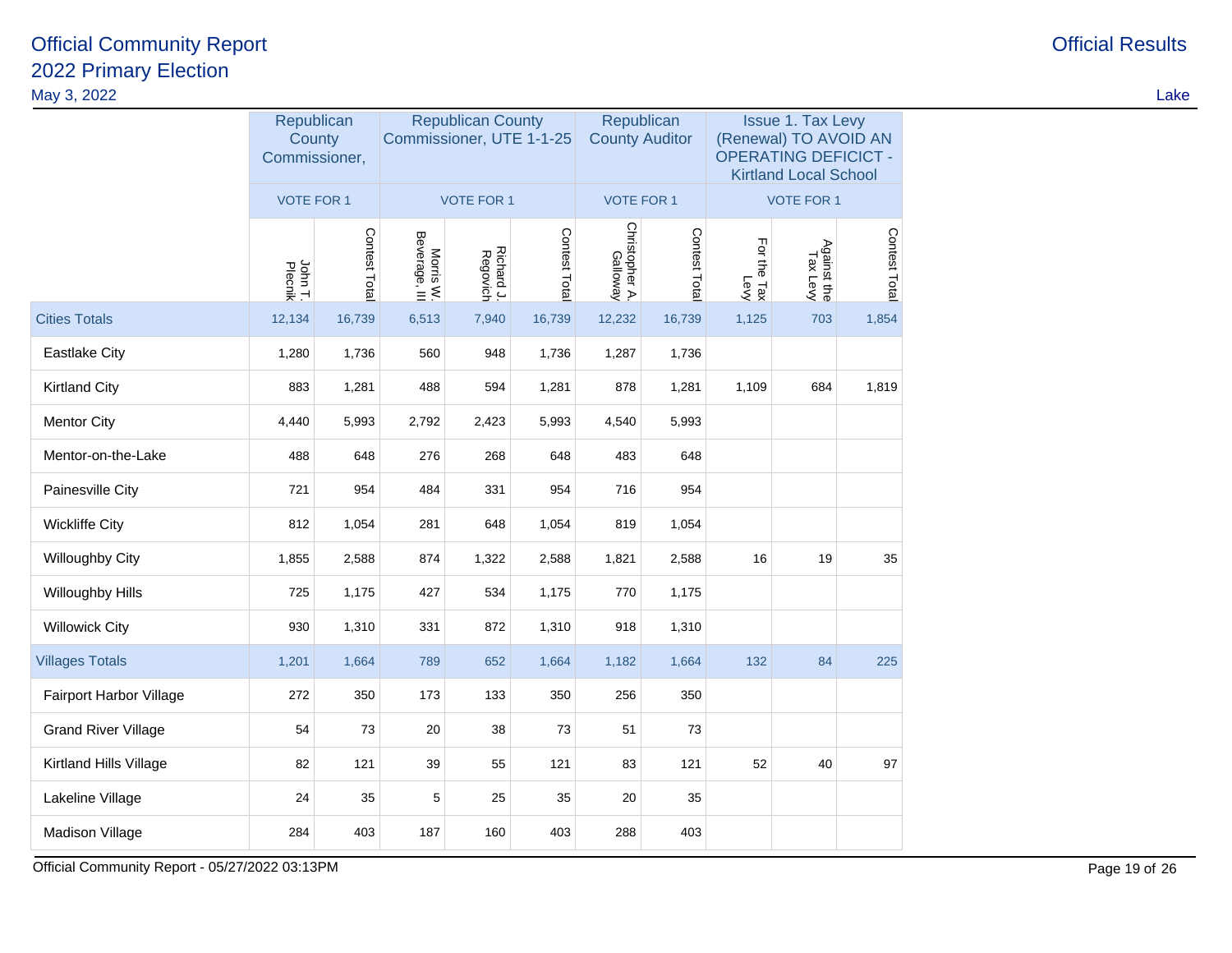|                         |                    | <b>Republican County</b><br>Republican<br>Commissioner, UTE 1-1-25<br><b>County Auditor</b><br>County<br>Commissioner, |                            |                        |              |                            | Republican    | <b>Issue 1. Tax Levy</b><br>(Renewal) TO AVOID AN<br><b>OPERATING DEFICICT -</b><br><b>Kirtland Local School</b> |                         |                |  |
|-------------------------|--------------------|------------------------------------------------------------------------------------------------------------------------|----------------------------|------------------------|--------------|----------------------------|---------------|------------------------------------------------------------------------------------------------------------------|-------------------------|----------------|--|
|                         | <b>VOTE FOR 1</b>  |                                                                                                                        |                            | <b>VOTE FOR 1</b>      |              | <b>VOTE FOR 1</b>          |               |                                                                                                                  | <b>VOTE FOR 1</b>       |                |  |
|                         | John T.<br>Plecnik | Contest Total                                                                                                          | Morris W.<br>Beverage, III | Richard J.<br>Regovich | Contest Tota | Christopher A.<br>Galloway | Contest Total | For the Tax<br>For the Tax                                                                                       | Against the<br>Tax Levy | Contest Total  |  |
| North Perry Village     | 118                | 166                                                                                                                    | 105                        | 45                     | 166          | 117                        | 166           |                                                                                                                  |                         |                |  |
| Perry Village           | 206                | 279                                                                                                                    | 178                        | 76                     | 279          | 205                        | 279           |                                                                                                                  |                         |                |  |
| Timberlake Village      | 84                 | 121                                                                                                                    | 34                         | 72                     | 121          | 81                         | 121           |                                                                                                                  |                         |                |  |
| Waite Hill Village      | 77                 | 116                                                                                                                    | 48                         | 48                     | 116          | 81                         | 116           | 80                                                                                                               | 44                      | 128            |  |
| <b>Townships Totals</b> | 7,667              | 10,651                                                                                                                 | 5,032                      | 3,879                  | 10,651       | 7,767                      | 10,651        | $\overline{0}$                                                                                                   | $\mathbf 0$             | $\overline{0}$ |  |
| Concord Township        | 2,938              | 4,202                                                                                                                  | 1,933                      | 1,520                  | 4,202        | 3,083                      | 4,202         |                                                                                                                  |                         |                |  |
| Leroy Township          | 650                | 949                                                                                                                    | 400                        | 341                    | 949          | 611                        | 949           |                                                                                                                  |                         |                |  |
| Madison Township        | 1,199              | 1,603                                                                                                                  | 809                        | 583                    | 1,603        | 1,190                      | 1,603         |                                                                                                                  |                         |                |  |
| Perry Township          | 674                | 912                                                                                                                    | 522                        | 271                    | 912          | 675                        | 912           |                                                                                                                  |                         |                |  |
| Painesville Township    | 2,206              | 2,985                                                                                                                  | 1,368                      | 1,164                  | 2,985        | 2,208                      | 2,985         |                                                                                                                  |                         |                |  |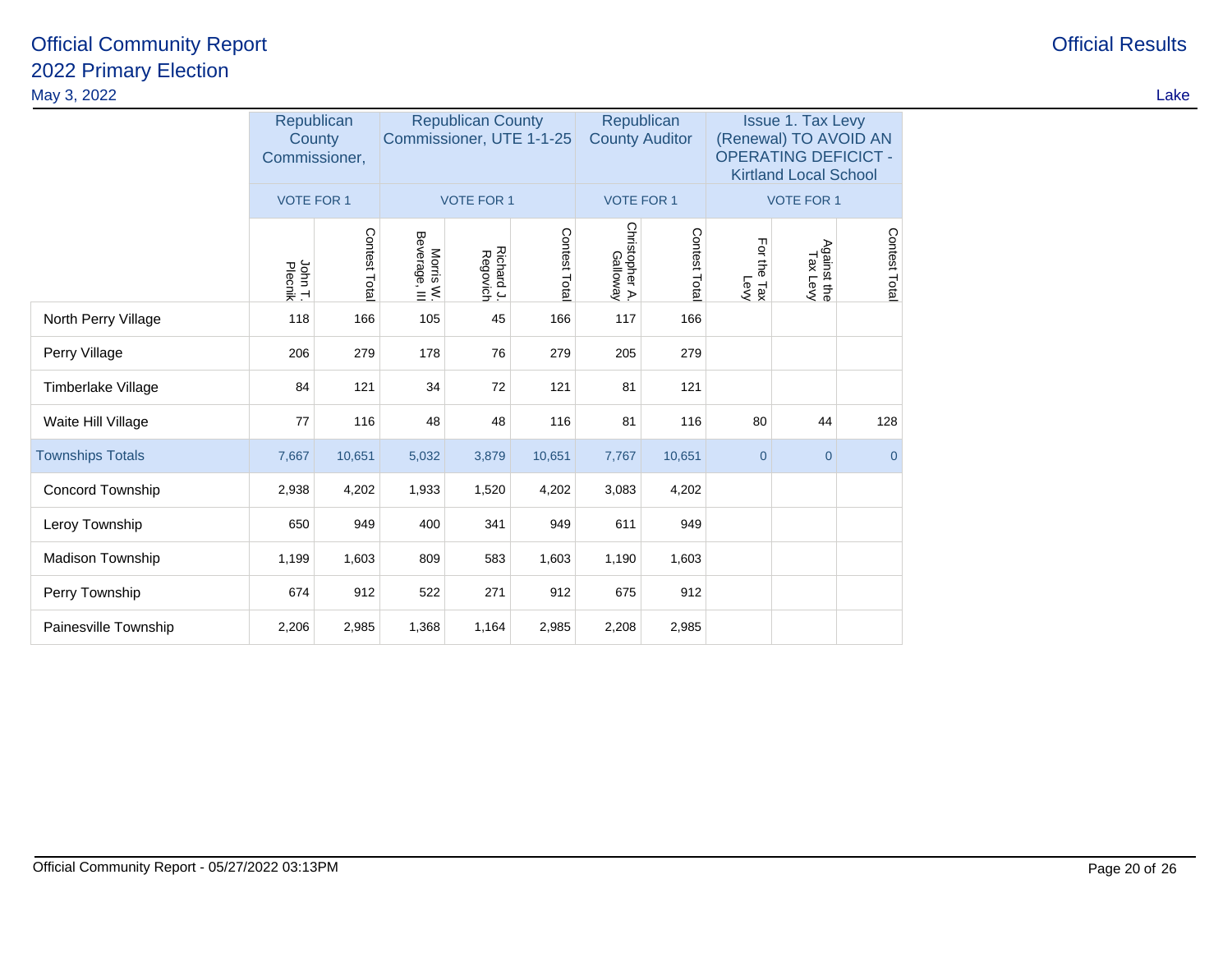| May 3, 2022                |                            |                                                                                                     |               |                                                                                                                                                                        |                         |                |                |                                  |                |  | Lake |
|----------------------------|----------------------------|-----------------------------------------------------------------------------------------------------|---------------|------------------------------------------------------------------------------------------------------------------------------------------------------------------------|-------------------------|----------------|----------------|----------------------------------|----------------|--|------|
|                            | <b>District</b>            | <b>Issue 1. Tax Levy (Renewal)</b><br>Nonpartisan<br>Willoughby-Eastlake<br><b>Schools Question</b> |               | <b>Issue 2. Tax Levy</b><br>Emergency Requirements - (Renewal) Police, Fire, and Amendment - Eastlake City<br>Willoughby-Eastlake City Scho Rescue Services - Lakeline |                         |                |                | <b>Issue 2. Proposed Charter</b> |                |  |      |
|                            |                            | <b>VOTE FOR 1</b>                                                                                   |               |                                                                                                                                                                        | <b>VOTE FOR 1</b>       |                | VOTE FOR 1     |                                  |                |  |      |
|                            | For the Tax<br>For the Tax | Against the<br>Tax Levy                                                                             | Contest Total | For the Tax<br>For the Tax                                                                                                                                             | Against the<br>Tax Levy | Contest Total  | Yes            | $\frac{2}{5}$                    | Contest Total  |  |      |
| <b>Cities Totals</b>       | 4,765                      | 5,767                                                                                               | 10,692        | $\overline{0}$                                                                                                                                                         | $\overline{0}$          | $\overline{0}$ | 1,931          | 576                              | 2,664          |  |      |
| Eastlake City              | 1,088                      | 1,539                                                                                               | 2,664         |                                                                                                                                                                        |                         |                | 1,931          | 576                              | 2,664          |  |      |
| <b>Kirtland City</b>       |                            |                                                                                                     |               |                                                                                                                                                                        |                         |                |                |                                  |                |  |      |
| <b>Mentor City</b>         |                            |                                                                                                     |               |                                                                                                                                                                        |                         |                |                |                                  |                |  |      |
| Mentor-on-the-Lake         |                            |                                                                                                     |               |                                                                                                                                                                        |                         |                |                |                                  |                |  |      |
| Painesville City           |                            |                                                                                                     |               |                                                                                                                                                                        |                         |                |                |                                  |                |  |      |
| <b>Wickliffe City</b>      |                            |                                                                                                     |               |                                                                                                                                                                        |                         |                |                |                                  |                |  |      |
| Willoughby City            | 2,022                      | 2,021                                                                                               | 4,104         |                                                                                                                                                                        |                         |                |                |                                  |                |  |      |
| Willoughby Hills           | 681                        | 1,076                                                                                               | 1,792         |                                                                                                                                                                        |                         |                |                |                                  |                |  |      |
| <b>Willowick City</b>      | 974                        | 1,131                                                                                               | 2,132         |                                                                                                                                                                        |                         |                |                |                                  |                |  |      |
| <b>Villages Totals</b>     | 108                        | 148                                                                                                 | 260           | 36                                                                                                                                                                     | 17                      | 53             | $\overline{0}$ | $\overline{0}$                   | $\overline{0}$ |  |      |
| Fairport Harbor Village    |                            |                                                                                                     |               |                                                                                                                                                                        |                         |                |                |                                  |                |  |      |
| <b>Grand River Village</b> |                            |                                                                                                     |               |                                                                                                                                                                        |                         |                |                |                                  |                |  |      |
| Kirtland Hills Village     |                            |                                                                                                     |               |                                                                                                                                                                        |                         |                |                |                                  |                |  |      |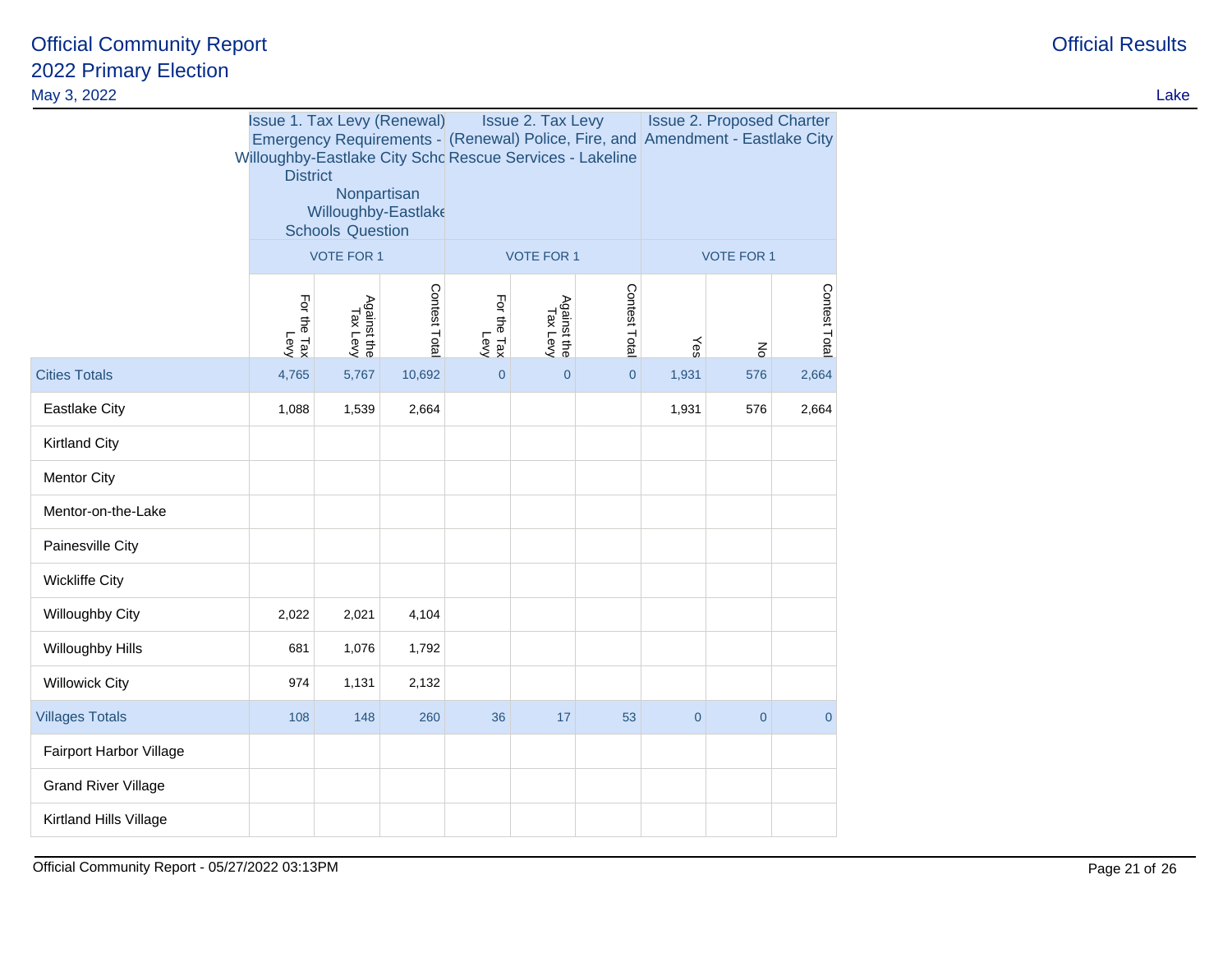| May 3, 2022             |                                                                                                                                                                                                         |                         |                |                            |                                                                                                                                                                                          |                |                |              |                |  |  | Lake |
|-------------------------|---------------------------------------------------------------------------------------------------------------------------------------------------------------------------------------------------------|-------------------------|----------------|----------------------------|------------------------------------------------------------------------------------------------------------------------------------------------------------------------------------------|----------------|----------------|--------------|----------------|--|--|------|
|                         | <b>Issue 1. Tax Levy (Renewal)</b><br>Willoughby-Eastlake City Schc Rescue Services - Lakeline<br><b>District</b><br>Nonpartisan<br>Willoughby-Eastlake<br><b>Schools Question</b><br><b>VOTE FOR 1</b> |                         |                |                            | <b>Issue 2. Tax Levy</b><br><b>Issue 2. Proposed Charter</b><br>Emergency Requirements - (Renewal) Police, Fire, and Amendment - Eastlake City<br><b>VOTE FOR 1</b><br><b>VOTE FOR 1</b> |                |                |              |                |  |  |      |
|                         | For the Tax<br>For the Tax                                                                                                                                                                              | Against the<br>Tax Levy | Contest Total  | For the Tax<br>For the Tax | Against the<br>Tax Levy                                                                                                                                                                  | Contest Total  | Yes            | $\mathbf{g}$ | Contest Tota   |  |  |      |
| Lakeline Village        | 23                                                                                                                                                                                                      | 30                      | 53             | 36                         | 17                                                                                                                                                                                       | 53             |                |              |                |  |  |      |
| Madison Village         |                                                                                                                                                                                                         |                         |                |                            |                                                                                                                                                                                          |                |                |              |                |  |  |      |
| North Perry Village     |                                                                                                                                                                                                         |                         |                |                            |                                                                                                                                                                                          |                |                |              |                |  |  |      |
| Perry Village           |                                                                                                                                                                                                         |                         |                |                            |                                                                                                                                                                                          |                |                |              |                |  |  |      |
| Timberlake Village      | 70                                                                                                                                                                                                      | 107                     | 180            |                            |                                                                                                                                                                                          |                |                |              |                |  |  |      |
| Waite Hill Village      | 15                                                                                                                                                                                                      | 11                      | 27             |                            |                                                                                                                                                                                          |                |                |              |                |  |  |      |
| <b>Townships Totals</b> | $\overline{0}$                                                                                                                                                                                          | $\overline{0}$          | $\overline{0}$ | $\overline{0}$             | $\overline{0}$                                                                                                                                                                           | $\overline{0}$ | $\overline{0}$ | $\mathbf 0$  | $\overline{0}$ |  |  |      |
| Concord Township        |                                                                                                                                                                                                         |                         |                |                            |                                                                                                                                                                                          |                |                |              |                |  |  |      |
| Leroy Township          |                                                                                                                                                                                                         |                         |                |                            |                                                                                                                                                                                          |                |                |              |                |  |  |      |
| Madison Township        |                                                                                                                                                                                                         |                         |                |                            |                                                                                                                                                                                          |                |                |              |                |  |  |      |
| Perry Township          |                                                                                                                                                                                                         |                         |                |                            |                                                                                                                                                                                          |                |                |              |                |  |  |      |
| Painesville Township    |                                                                                                                                                                                                         |                         |                |                            |                                                                                                                                                                                          |                |                |              |                |  |  |      |
|                         |                                                                                                                                                                                                         |                         |                |                            |                                                                                                                                                                                          |                |                |              |                |  |  |      |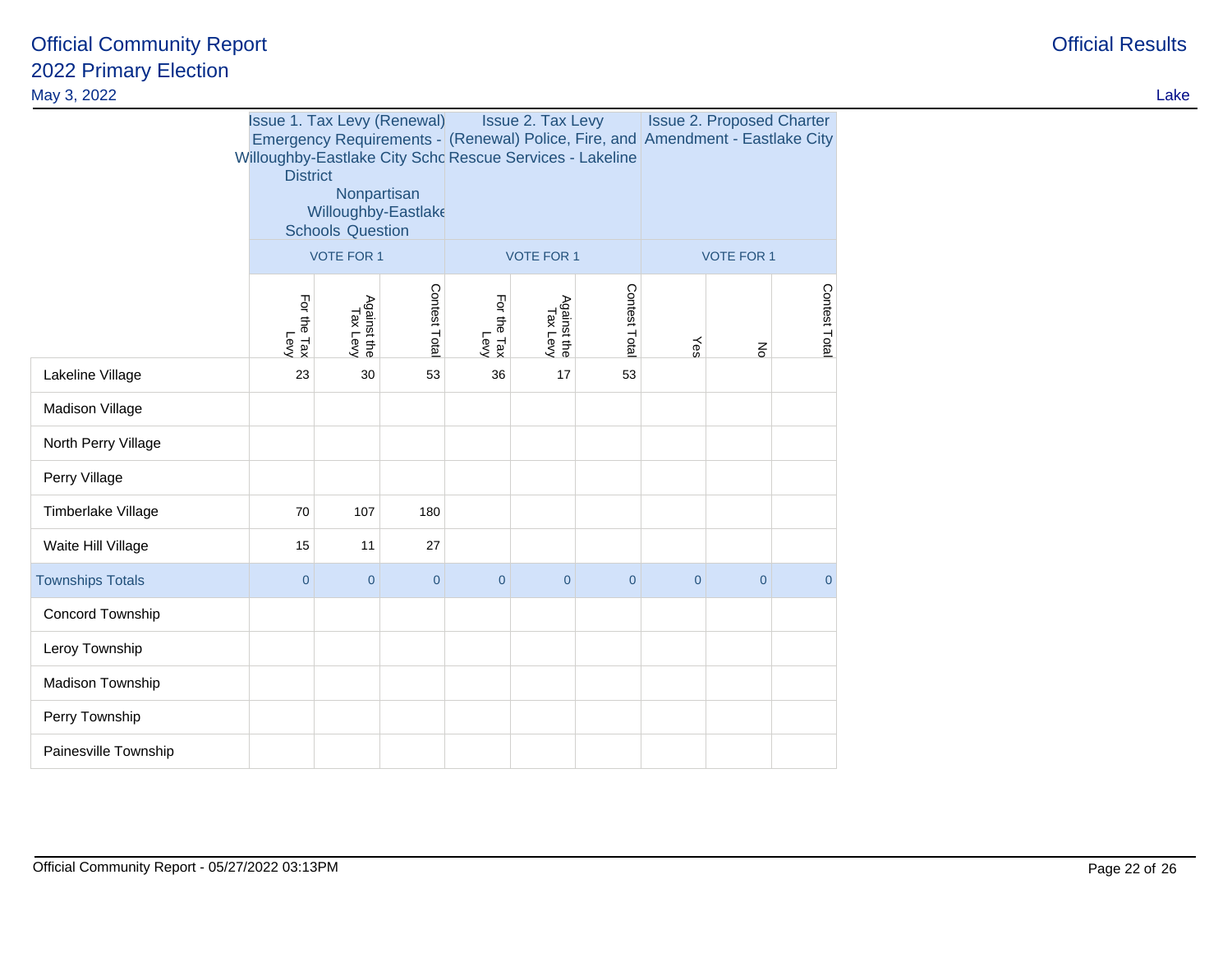| May 3, 2022                |                     |                                                       |                |                                                                                                   |                           |               |                                                                                             |                  |                | Lake |
|----------------------------|---------------------|-------------------------------------------------------|----------------|---------------------------------------------------------------------------------------------------|---------------------------|---------------|---------------------------------------------------------------------------------------------|------------------|----------------|------|
|                            |                     | <b>Issue 1. Tax Levy</b><br>(Additional) Fire - Perry |                | <b>Issue 1. Bond Issue New</b><br><b>Construction - Riverside</b><br><b>Local School District</b> |                           |               | <b>Issue 1. Local Option</b><br><b>Sunday Sales (Trader</b><br>Joe's) - Mentor City, Ward 1 |                  |                |      |
|                            | <b>VOTE FOR 1</b>   |                                                       |                | VOTE FOR 1                                                                                        |                           |               | <b>VOTE FOR 1</b>                                                                           |                  |                |      |
|                            | For the Tax<br>Levy | Against the<br>Tax Levy                               | Contest Total  | For the bond<br>issue                                                                             | Against the<br>bond issue | Contest Total | Yes                                                                                         | $\overline{\xi}$ | Contest Total  |      |
| <b>Cities Totals</b>       | $\mathbf 0$         | $\overline{0}$                                        | $\overline{0}$ | 261                                                                                               | 297                       | 565           | 206                                                                                         | 39               | 248            |      |
| Eastlake City              |                     |                                                       |                |                                                                                                   |                           |               |                                                                                             |                  |                |      |
| <b>Kirtland City</b>       |                     |                                                       |                |                                                                                                   |                           |               |                                                                                             |                  |                |      |
| <b>Mentor City</b>         |                     |                                                       |                |                                                                                                   |                           |               | 206                                                                                         | 39               | 248            |      |
| Mentor-on-the-Lake         |                     |                                                       |                |                                                                                                   |                           |               |                                                                                             |                  |                |      |
| Painesville City           |                     |                                                       |                | 261                                                                                               | 297                       | 565           |                                                                                             |                  |                |      |
| <b>Wickliffe City</b>      |                     |                                                       |                |                                                                                                   |                           |               |                                                                                             |                  |                |      |
| Willoughby City            |                     |                                                       |                |                                                                                                   |                           |               |                                                                                             |                  |                |      |
| Willoughby Hills           |                     |                                                       |                |                                                                                                   |                           |               |                                                                                             |                  |                |      |
| <b>Willowick City</b>      |                     |                                                       |                |                                                                                                   |                           |               |                                                                                             |                  |                |      |
| <b>Villages Totals</b>     | 338                 | 237                                                   | 587            | 27                                                                                                | 83                        | 111           | $\overline{0}$                                                                              | $\pmb{0}$        | $\overline{0}$ |      |
| Fairport Harbor Village    |                     |                                                       |                |                                                                                                   |                           |               |                                                                                             |                  |                |      |
| <b>Grand River Village</b> |                     |                                                       |                | 27                                                                                                | 83                        | 111           |                                                                                             |                  |                |      |
| Kirtland Hills Village     |                     |                                                       |                |                                                                                                   |                           |               |                                                                                             |                  |                |      |
| Lakeline Village           |                     |                                                       |                |                                                                                                   |                           |               |                                                                                             |                  |                |      |
| Madison Village            |                     |                                                       |                |                                                                                                   |                           |               |                                                                                             |                  |                |      |
|                            |                     |                                                       |                |                                                                                                   |                           |               |                                                                                             |                  |                |      |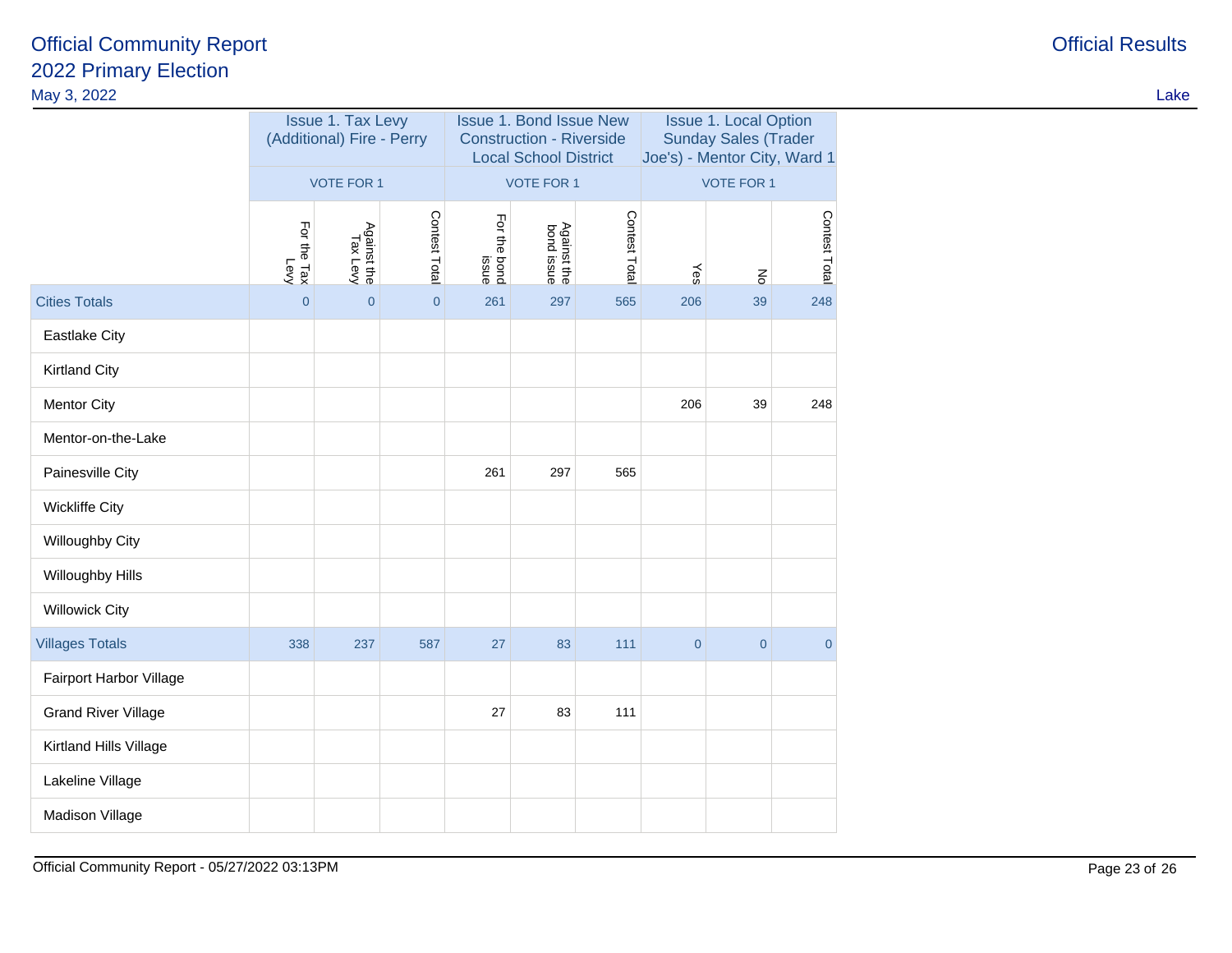| May 3, 2022             |                                                |                                              |               |                                                                                                   |                                                |               |                                                                                             |                                   |               |  | Lake |
|-------------------------|------------------------------------------------|----------------------------------------------|---------------|---------------------------------------------------------------------------------------------------|------------------------------------------------|---------------|---------------------------------------------------------------------------------------------|-----------------------------------|---------------|--|------|
|                         | Issue 1. Tax Levy<br>(Additional) Fire - Perry |                                              |               | <b>Issue 1. Bond Issue New</b><br><b>Construction - Riverside</b><br><b>Local School District</b> |                                                |               | <b>Issue 1. Local Option</b><br><b>Sunday Sales (Trader</b><br>Joe's) - Mentor City, Ward 1 |                                   |               |  |      |
|                         | For the Tax<br>For the Tax                     | <b>VOTE FOR 1</b><br>Against the<br>Tax Levy | Contest Total | For the bond<br>issue                                                                             | <b>VOTE FOR 1</b><br>Against the<br>bond issue | Contest Total | Yes                                                                                         | <b>VOTE FOR 1</b><br>$\mathbf{g}$ | Contest Total |  |      |
| North Perry Village     | 122                                            | 89                                           | 213           |                                                                                                   |                                                |               |                                                                                             |                                   |               |  |      |
| Perry Village           | 216                                            | 148                                          | 374           |                                                                                                   |                                                |               |                                                                                             |                                   |               |  |      |
| Timberlake Village      |                                                |                                              |               |                                                                                                   |                                                |               |                                                                                             |                                   |               |  |      |
| Waite Hill Village      |                                                |                                              |               |                                                                                                   |                                                |               |                                                                                             |                                   |               |  |      |
| <b>Townships Totals</b> | 652                                            | 595                                          | 1,266         | 2,441                                                                                             | 8,260                                          | 10,790        | $\overline{0}$                                                                              | $\overline{0}$                    | $\Omega$      |  |      |
| Concord Township        |                                                |                                              |               | 1,143                                                                                             | 3,631                                          | 4,809         |                                                                                             |                                   |               |  |      |
| Leroy Township          |                                                |                                              |               | 192                                                                                               | 1,103                                          | 1,299         |                                                                                             |                                   |               |  |      |
| Madison Township        |                                                |                                              |               |                                                                                                   |                                                |               |                                                                                             |                                   |               |  |      |
| Perry Township          | 652                                            | 595                                          | 1,266         |                                                                                                   |                                                |               |                                                                                             |                                   |               |  |      |
| Painesville Township    |                                                |                                              |               | 1,106                                                                                             | 3,526                                          | 4,682         |                                                                                             |                                   |               |  |      |
|                         |                                                |                                              |               |                                                                                                   |                                                |               |                                                                                             |                                   |               |  |      |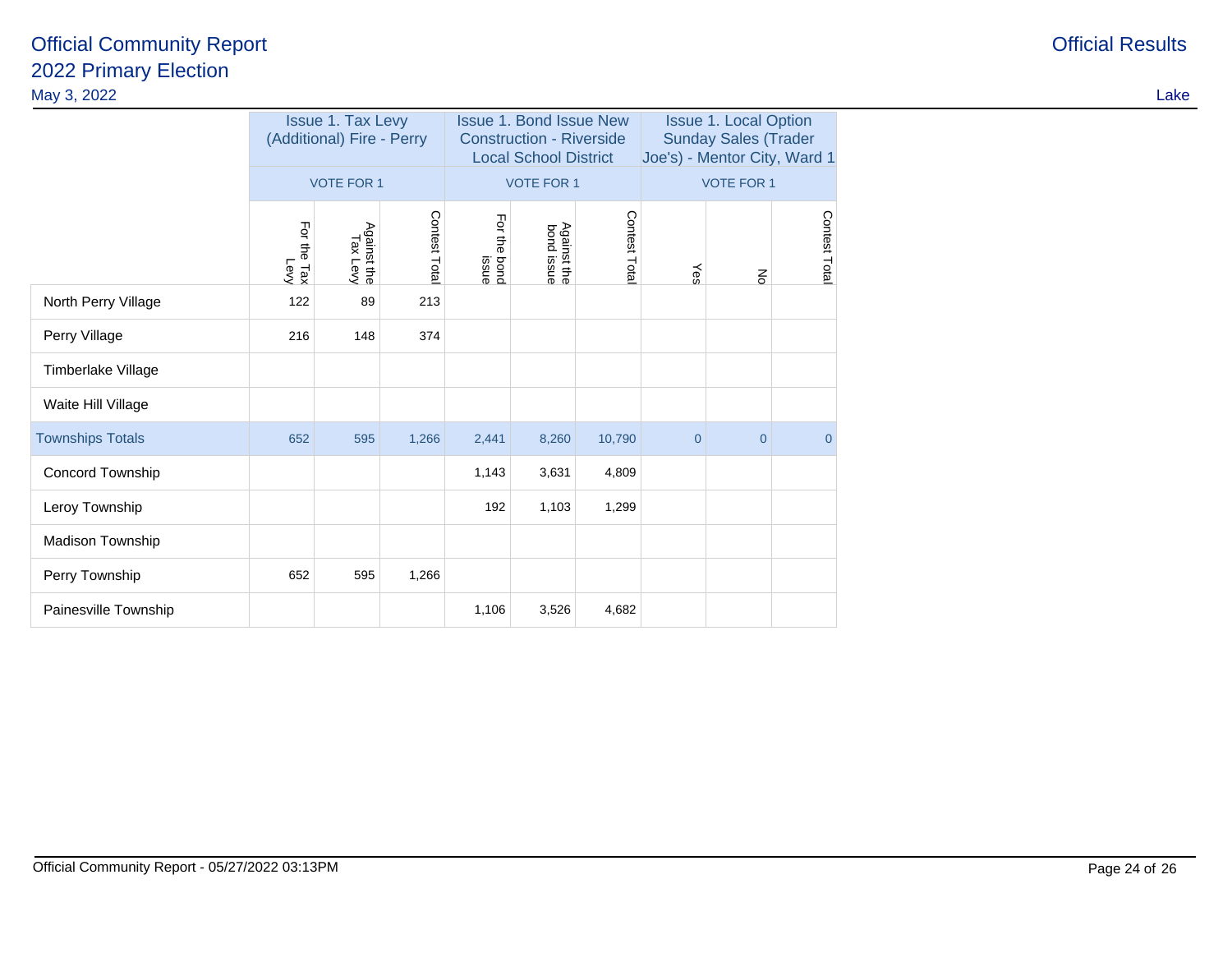|                            | <b>Issue 1. Local Option Mon-</b><br>Sat Sales (The Everly) -<br>Mentor City, Ward 2 |                |                | <b>Issue 2. Local Option</b><br>Sunday Sales (The Everly) -<br>Mentor City, Ward 2 |                |                |  |
|----------------------------|--------------------------------------------------------------------------------------|----------------|----------------|------------------------------------------------------------------------------------|----------------|----------------|--|
|                            | <b>VOTE FOR 1</b>                                                                    |                |                | <b>VOTE FOR 1</b>                                                                  |                |                |  |
|                            | Yes                                                                                  | $\overline{5}$ | Contest Tota   | Yes                                                                                | $\overline{5}$ | Contest Total  |  |
| <b>Cities Totals</b>       | 209                                                                                  | 41             | 256            | 198                                                                                | 52             | 256            |  |
| <b>Eastlake City</b>       |                                                                                      |                |                |                                                                                    |                |                |  |
| <b>Kirtland City</b>       |                                                                                      |                |                |                                                                                    |                |                |  |
| <b>Mentor City</b>         | 209                                                                                  | 41             | 256            | 198                                                                                | 52             | 256            |  |
| Mentor-on-the-Lake         |                                                                                      |                |                |                                                                                    |                |                |  |
| Painesville City           |                                                                                      |                |                |                                                                                    |                |                |  |
| <b>Wickliffe City</b>      |                                                                                      |                |                |                                                                                    |                |                |  |
| Willoughby City            |                                                                                      |                |                |                                                                                    |                |                |  |
| Willoughby Hills           |                                                                                      |                |                |                                                                                    |                |                |  |
| <b>Willowick City</b>      |                                                                                      |                |                |                                                                                    |                |                |  |
| <b>Villages Totals</b>     | $\overline{0}$                                                                       | $\overline{0}$ | $\overline{0}$ | $\overline{0}$                                                                     | $\overline{0}$ | $\overline{0}$ |  |
| Fairport Harbor Village    |                                                                                      |                |                |                                                                                    |                |                |  |
| <b>Grand River Village</b> |                                                                                      |                |                |                                                                                    |                |                |  |
| Kirtland Hills Village     |                                                                                      |                |                |                                                                                    |                |                |  |
| Lakeline Village           |                                                                                      |                |                |                                                                                    |                |                |  |
| Madison Village            |                                                                                      |                |                |                                                                                    |                |                |  |